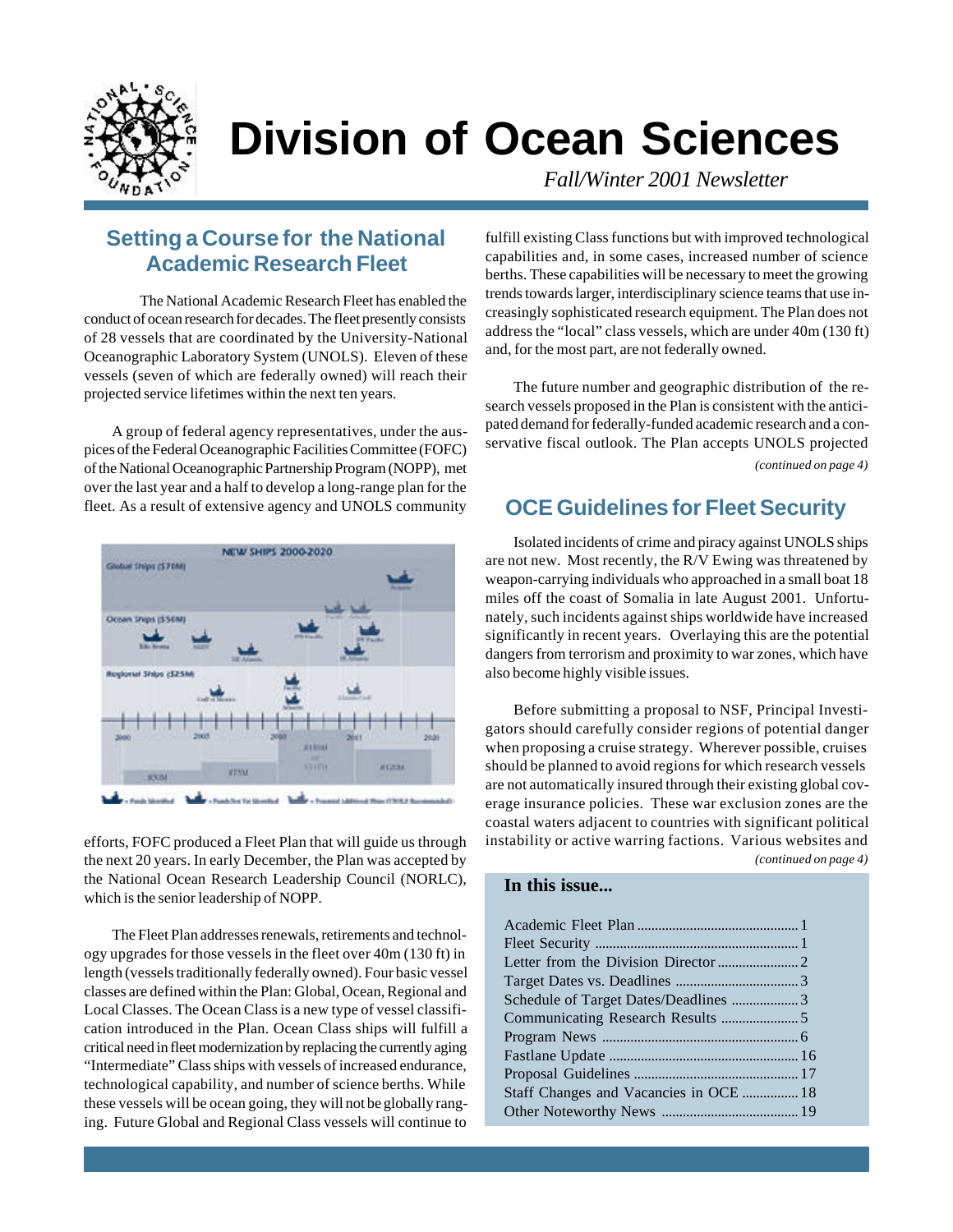#### *Dear Colleague,*

*I am very pleased to begin my Intergovernmental Personnel Act (IPA) assignment (on loan from the University of Rhode Island) as the new Division Director. It is a very challenging position, and my predecessor, Mike Purdy, set a high mark for accomplishment. On behalf of the ocean community, I thank Mike, and Interim Director Don Heinrichs, for their strong leadership of the Division and for their contributions to its growth and success during the past six years.*

*Oceanographers need also to acknowledge Dr. Rita Colwell's hard work within the Administration and with Congress to focus attention on the importance of basic research. Following a budget increase of about 15% in FY2001, NSF will receive an increase close to 8.4% in FY2002. The latter is remarkable growth, particularly under present economic and national security circumstances and attests to the strong support for science and science education we enjoy in our nation.*



*One way that ocean science receives additional funding is through agency-wide priority areas such as Biocomplexity in the Environment (BE) and Information Technology Research (ITR). These initiatives have separate program announcements with themes and priorities determined in part by community input. Watch for these program announcements, and please consider participating in the planning workshops that determine program priorities. Other new programs include Opportunities for Research Collaborations Between the Mathematical Sciences and the Geosciences, the Integrated Carbon Cycle Research Program, and Centers for Ocean Science Education Excellence.*

*The Division is actively pursuing several major infrastructure projects that will help prepare ocean sciences for the future. First, the Ocean Observatories Initiative received National Science Board (NSB) approval for consideration for inclusion in a future budget request within NSF's Major Research Equipment (MRE) account. The concept for the Initiative has three elements: a regional observatory consisting of interconnected sites on the seafloor, several re-locatable deep-sea observatories based around a system of buoys, and an expanded network of coastal observatories. Second, NSF has worked closely with other members of the Federal Oceanographic Facilities Committee (FOFC) and with the broader community to develop a long-range renewal plan for the academic research fleet. It is an ambitious plan that calls for a mixture of new global, ocean, regional and local class ships over the next two decades to replace an aging academic research fleet. Providing the funds to implement the plan will require close coordination and cooperation among NSF, ONR and other federal agencies. Finally, NSF is working with the Japanese and other international partners to begin a new phase of ocean drilling that will involve two dedicated drill ships, as well as other mission-specific platforms. The Japanese will provide one of the new ships, and NSF plans to provide the other.*

*If support for basic research, and the infrastructure necessary for its conduct, is to remain strong, we must make both the public and policymakers aware of the exciting results generated by NSF-funded investigators. Over the coming months, we intend to highlight the results of OCE investments as well as their potential relevance to issues of national interest. To help us in this endeavor, please have your public affairs office contact me before they release major publications or announcements of a significant finding stemming from OCE-funded research. The NSF Office of Legislative and Public Affairs believes that simultaneous press releases yield maximum coverage. In addition, NSF was recently asked to consider how basic research contributes to national security, including homeland defense. We are interested in hearing your thoughts on this topic and will consider financial support for innovative projects, workshops, etc., that we believe could make a significant contribution.*

*I look forward to working with you for the next two years.*

*James Yoder Director Division of Ocean Sciences*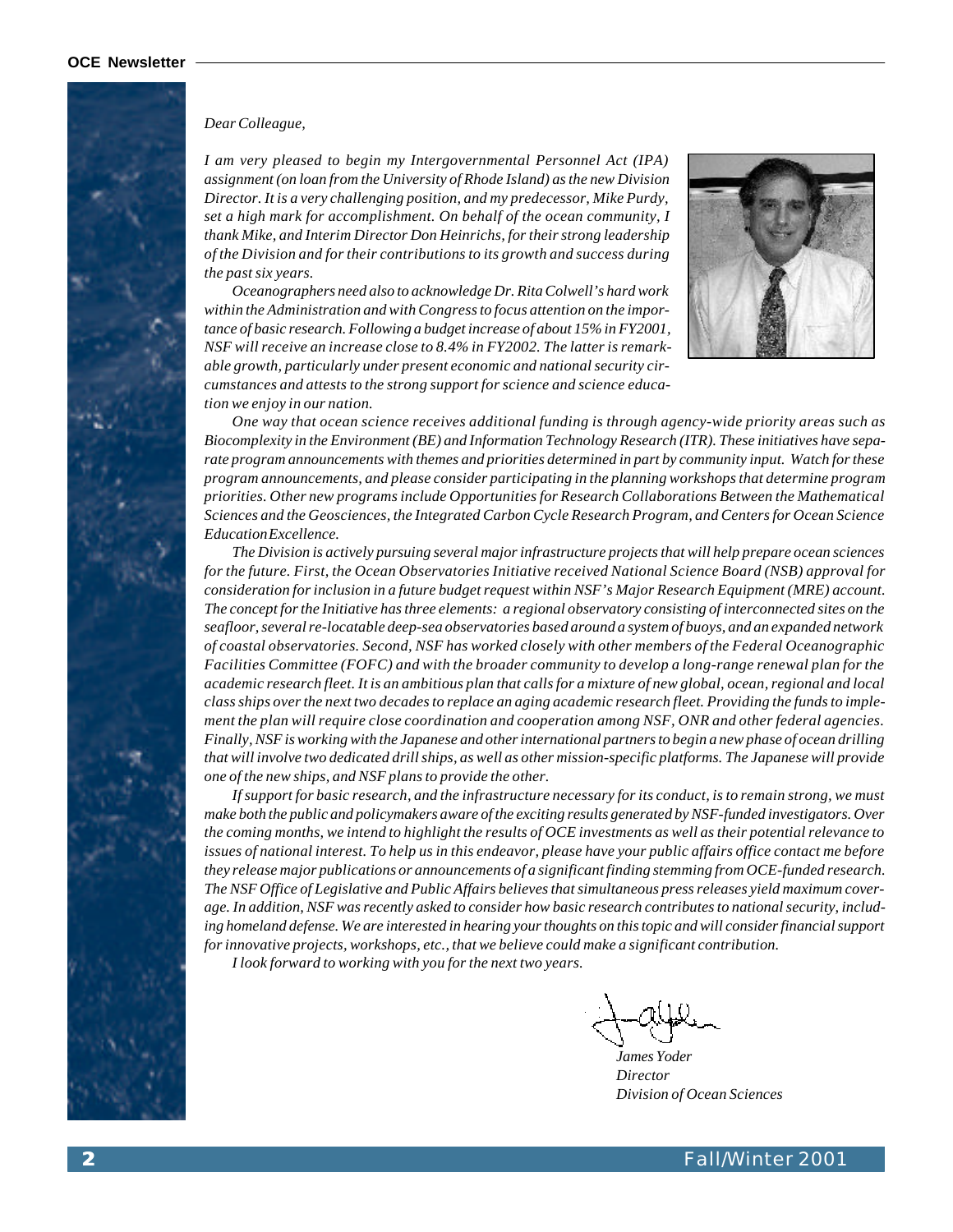### **Target Dates vs. Deadlines**

In the last newsletter, we announced that the Division was considering moving from target dates to deadlines for our biannual panels. We thank those of you who shared your perspective on the issue. At this time, the Division Director has decided to continue the use of target dates. However, please keep in mind that target dates are intended to provide investigators with a day or two of flexibility. For the reasons described in the last newsletter, we will switch to hard deadlines if we receive too many significantly late proposals. If you cannot get your proposal to us within a few days of the target date, or have not discussed your circumstances with the relevant Program Director, we ask that you hold the proposal and submit for a subsequent panel.

## Proposal Target Dates/Deadlines

| <u>Programs</u>                                                             | <b>Target Dates/Deadlines</b>     |  |  |  |
|-----------------------------------------------------------------------------|-----------------------------------|--|--|--|
| Ocean Section (OS)*                                                         |                                   |  |  |  |
| Unsolicited proposals for Biological Oceanography, Chemical                 | Feb. 15 & Aug. 15                 |  |  |  |
| Oceanography, and Physical Oceanography                                     |                                   |  |  |  |
| <b>Marine Geosciences Section (MGS)*</b>                                    |                                   |  |  |  |
| Unsolicited proposals for Marine Geology & Geophysics and the               | Feb. 15 & Aug. 15                 |  |  |  |
| Ocean Drilling Program                                                      |                                   |  |  |  |
| <b>Integrated Programs Section (IPS)</b>                                    |                                   |  |  |  |
| Instrumentation Development/OTIC                                            | Feb. 15 & Aug. 15                 |  |  |  |
| Shipboard Scientific Support Equipment                                      | Sept. 1                           |  |  |  |
| Oceanographic Instrumentation                                               | Sept. 15                          |  |  |  |
| <b>Ship Operations</b>                                                      | Oct. 1                            |  |  |  |
| Oceanographic Technical Services                                            | Oct. 15                           |  |  |  |
| <b>Inter-Agency and Special Initiatives</b>                                 |                                   |  |  |  |
| Climate Variability and Predictability (CLIVAR)                             | Feb. 15 & Aug. 15                 |  |  |  |
| Ridge Inter-Disciplinary Global Experiments (RIDGE 2000)                    | Feb. 15 & Aug. 15                 |  |  |  |
| (note: Integrated Studies begins Aug. 15, 2002; others begin Feb. 15, 2002) |                                   |  |  |  |
| Integrated Carbon Cycle Research Program                                    | Mar. 5, 2002 (deadline)           |  |  |  |
| <b>Continental Margins Research (MARGINS)</b>                               | Nov. 1, 2002 (deadline)           |  |  |  |
| Ecology of Harmful Algal Blooms (ECOHAB)                                    | Jan. 10, 2002 (deadline)          |  |  |  |
| Earth System History (ESH)                                                  | Jan. 15, 2002 (deadline)          |  |  |  |
| Collaborations Between the Mathematical Sciences and the Geosciences (CMG)  | Feb. 25, 2002 (deadline)          |  |  |  |
| Centers for Ocean Science Education Excellence (COSEE)                      | Jan. 18, 2002 (deadline)          |  |  |  |
| Other NSF programs of interest to ocean scientists                          |                                   |  |  |  |
| Major Research Instrumentation (MRI)                                        | Jan. 24, 2002 (deadline)          |  |  |  |
| CAREER (Faculty Early Career Development Program), Geosciences Directorate  | <b>TBD 2002</b>                   |  |  |  |
| Research Experiences for Undergraduates (REU) Program                       | Sept.15 (deadline)                |  |  |  |
| (contact research program regarding REU Supplements)                        |                                   |  |  |  |
| Biocomplexity in the Environment (BE)                                       | deadlines vary<br><b>TBD 2002</b> |  |  |  |
| Nanoscale Science and Engineering (NSE)                                     |                                   |  |  |  |
| Information Technology Research (ITR)                                       | deadlines vary                    |  |  |  |
| Geoscience Education                                                        | March 19, 2002                    |  |  |  |

\* Proposals for field programs that require the use of University-National Oceanographic Laboratory System (UNOLS) ships in the following calendar year (2003) must be submitted by the February 15, 2002, target date.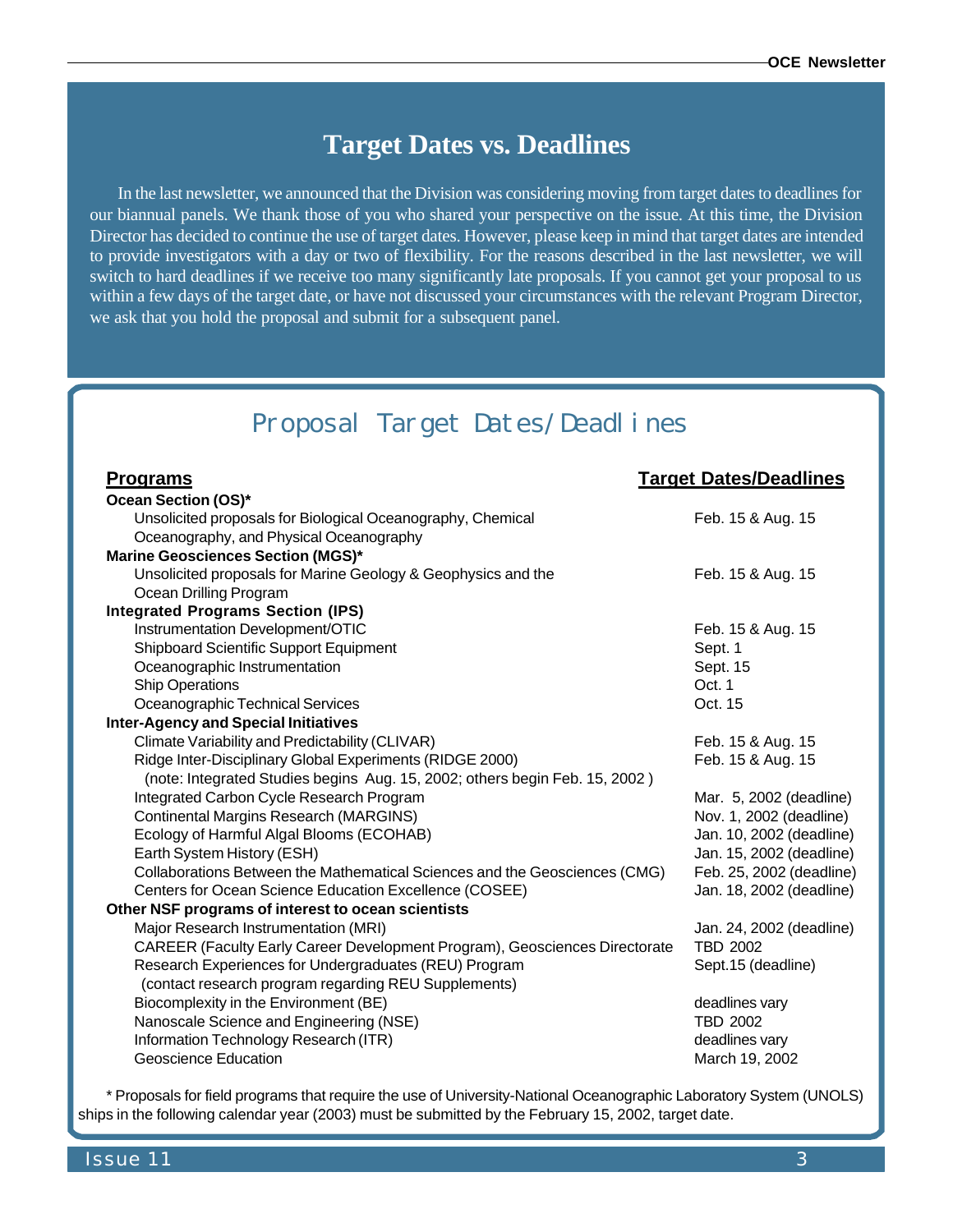#### **OCE Newsletter**

#### *(fleet security continued from page 1)*

newsletters provide frequent updates on crime and piracy incidents (e.g., [http://pollux.nss.nima.mil/onit/onit\\_j\\_main.html\).](http://pollux.nss.nima.mil/onit/onit_j_main.html) Territories for which the State Department has posted warnings to travelers [\(http://www.travel.state.gov\)](http://www.travel.state.gov) are also of concern. The UNOLS web site provides links to these and other useful sites [\(http://](http://) www.unols.org/rvoc/security.html) and will keep track of war exclusion zones. Bear in mind that the vast majority of criminal acts perpetrated on ships and their personnel occur on or near land (e.g., traveling between ship and airport or dockside). Attacks at sea, out of sight of land, are rare.

The Division of Ocean Sciences currently advises reviewers and panelists not to introduce issues of security as a criterion in the proposal merit review. We recognize that the security status of regions can change rapidly, and most proposed cruises would occur a year or two beyond the proposal review period. Proposals recommended for funding that require cruises to locations considered a security risk, such as those areas not covered automatically by the worldwide insurance of the ship operator, will be held until a determination is made regarding insurance and security. If parts of the proposal are independent of the cruise, those parts can be funded.

Ship operators are responsible for the general safety of the cruise, which includes the ship, crew and science complement. Thus NSF does not require operators to sail to regions or enter ports they deem unsafe. NSF will not support cruises in areas where war risk insurance is unavailable, or is available at excessive premiums.

In sufficient time prior to ship scheduling meetings (which begin early in the summer of the year preceding the cruise), the ship operator will be asked to indicate willingness to undertake the planned cruise. If the operator agrees to schedule the cruise, NSF will make a final determination to support the cruise based on (1) a security review made in consultation with relevant federal offices (Office of Naval Intelligence, Maritime Administration of the Department of Transportation, US Coast Guard, Oceanographer of the Navy, State Department), and (2) additional cost of insurance, if available, and cost of any additional security measures recommended. Any additional costs will be weighed in the context of other program fiscal constraints. Cruise safety will be reevaluated prior to ship sailing, and the chief scientist should have a well defined alternate cruise plan in case last minute changes are required in the cruise schedule. NSF will continue to support safety and security training aboard UNOLS vessels.

For inquiries related to these guidelines, please contact Holly Smith (hesmith@nsf.gov) who will direct questions to appropriate Program Directors for ship and scientific issues.

|                | <b>Sites of Interest</b>             |
|----------------|--------------------------------------|
| <b>OCE</b>     | http://www.geo.nsf.gov/oce/start.htm |
| ODP            | http://www.oceandrilling.org         |
| JOI            | http://www.joiscience.org            |
| <b>UNOLS</b>   | http://www.unols.org                 |
| <b>RIDGE</b>   | http://ridge.oce.orst.edu            |
| <b>ECOHAB</b>  | http://www.redtide.whoi.edu/hab      |
| <b>GLOBEC</b>  | http://www.usglobec.org              |
| <b>MARGINS</b> | http://www.ldeo.columbia.edu/margins |
| <b>JGOFS</b>   | http://www1.whoi.edu/jgofs.html      |
| <b>CLIVAR</b>  | http://www.clivar.org                |
| <b>WOCE</b>    | http://www-ocean.tamu.edu/WOCE/      |
| CoOP           | http://www.skio.peachnet.edu/coop/   |
|                |                                      |

#### *(fleet plan continued from page 1)*

operational life spans of existing fleet vessels and assumes a nominal 30-year life span for new vessels. Over the next two decades, at least one Global, six Ocean, and three Regional Class ships will be needed to maintain current fleet capacity and reinvigorate the fleet as aging and less capable ships retire. However, should optimistic budget scenarios enable new scientific thrusts outlined in the Plan to move forward, fleet size and composition may need to increase up to 13 new ships.

The Plan supports building a portfolio of Science Mission Requirements (SMR) and concept designs to play an integral role in developing a capable, modern fleet. In addition, vessels will be expected to undergo significant technology upgrades over their lifetimes to ensure innovation and access to the latest technologies.

The Fleet Plan will maintain flexibility by being reviewed and updated by FOFC at least every five years. This will ensure that the fleet continues to meet evolving science needs, priorities and funding trends. Federal funds for ship construction and operation will continue to be awarded on the basis of open competition.

To receive a copy of *Charting the Future for the National Academic Research Fleet*, please send a request to ocepubs@nsf.gov. The plan is also available electronically at<http://www.geo.nsf.gov/> oce/ocepubs.htm.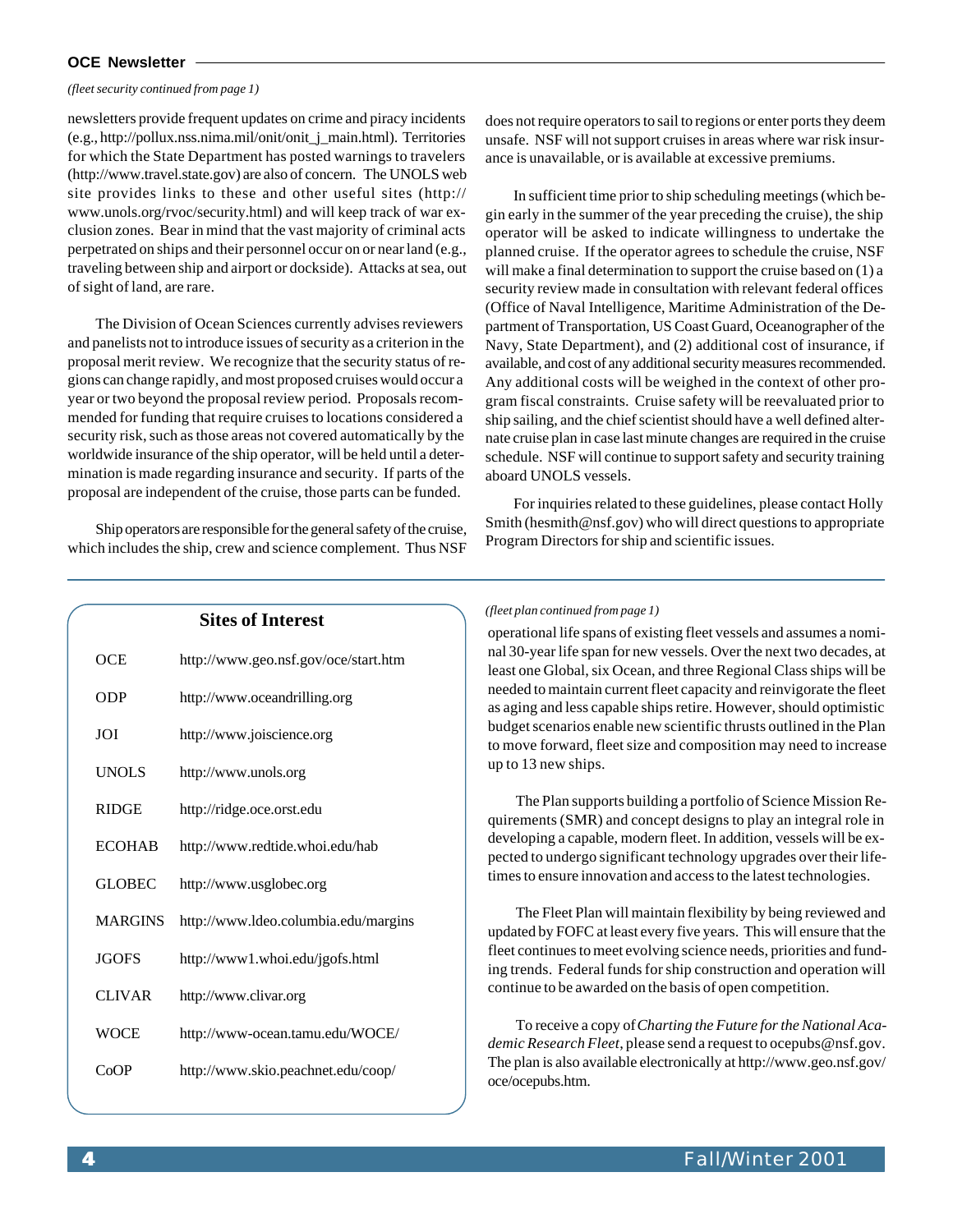### **Communicating Research** Results to an Interested Public **Reports Available**

It has become increasingly important to highlight significant breakthroughs resulting from NSF-sponsored research in the ocean sciences. Put simply, those that make the difficult decisions regarding agency funding levels have informed us that performance results will affect future agency budgets. For those agencies funding basic research, this presents a significant challenge.

To respond effectively, we need your help.

Discoveries in our oceans captivate the human imagination and serve to remind all about the values of public funding for basic research. We urge you to inform your Program Director or the Division Director of significant discoveries stemming from NSFfunded research and to notify us in advance, if possible, of the publication of results in *Science*, *Nature*, and the popular press. Timely notification allows us to make optimal use of such news if we learn of breaking news after the fact, we lose much of the advantage of being able to respond appropriately within the agency.

In addition to sharing the excitement of research results, there are a number of ways to enhance the visibility of the scientific community and the National Science Foundation. We encourage you to:

- Give NSF, as well as other government agencies, appropriate credit in articles, during interviews, etc.
- Ensure that equipment purchased or constructed with NSF funds or facilities supported by NSF grants, are clearly labeled as such. It would be particularly beneficial if NSF logos were prominently displayed on anything that is likely to be photographed!
- · Notify us of any special outreach activities such as web-based efforts to link our science directly to the classroom and the public. A recent news release from the University of Delaware [\(http://www.ocean.udel.edu/newscenter/](http://www.ocean.udel.edu/newscenter/) deepseaDNA.html) is an excellent example.
- Seize opportunities to educate your communities about the excitement and value of scientific discovery.

Implementing these efforts will further our mutual interest, and the nation's interest, in sustaining the health of the scientific enterprise.

\*\*\*\*\*\*\*\*\*\*\*\*\*\*\*\*\*\*\*\*\*\*\*\*\*\*\*\*\*\*\*\*\*\*\*\*\*\*

\*\*\*\*\*\*\*\*\*\*\*\*\*\*\*\*\*\*\*\*\*\*\*\*\*\*\*\*\*\*\*\*\*\*\*\*\*\*



*NEW!!! Charting the Future for the National Academic Research Fleet: A Long-Range Plan for Renewal* Federal Oceanographic Facilities Committee

For copies, please e-mail a request to ocepubs@nsf.gov or go to <http://www.geo.nsf.gov/oce/> ocepubs.htm/

 *Ocean Sciences at the New Millennium* Decadal Committee, Peter Brewer and Ted Moore, cochairs



 For copies, please e-mail a request to ocepubs@nsf.gov or go to http:/ /www.joss.ucar.edu/joss\_psg/publications/decadal/. A high resolution version is available at <http://> www.geo-prose.com/decadal/ Decadal.hi.pdf.



*Earth, Oceans and Life: Integrated Ocean Drilling Program Initial Science Plan,* **2003-2013**

The Initial Science Plan, and additional planning information on the program, is available at <http://> www.IODP.org/.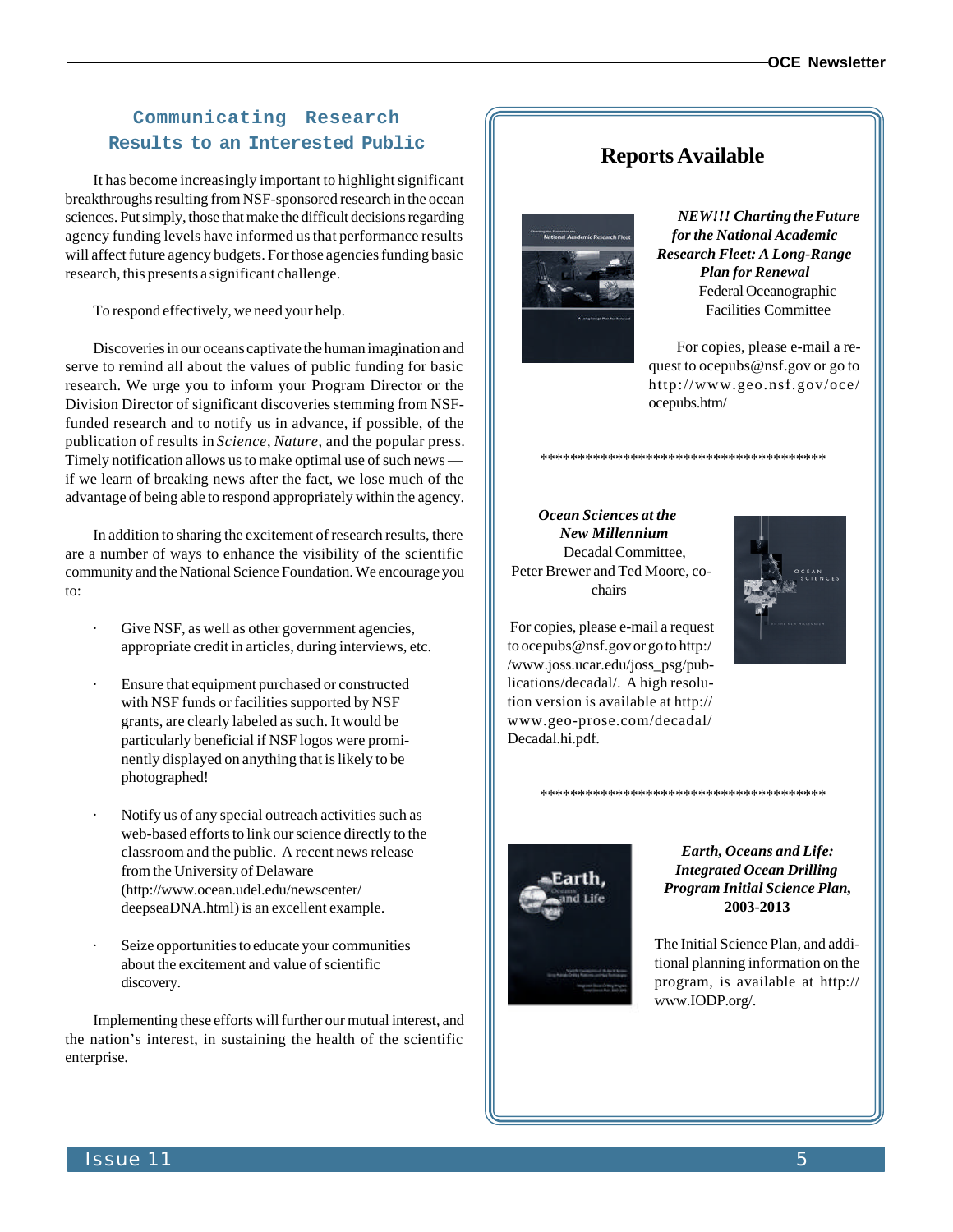### **PROGRAM NEWS**

### **OCEAN SECTION**

### Biological Oceanography

#### Funding Opportunities

Please see the NSF-wide Biocomplexity announcement and the GEO-wide Carbon Cycle announcement for opportunities for marine ecological research support outside of the "core" program. The latter is the first result of lots of planning on the part of the OCE Division and the community on the future of carbon cycle research – including the EDOCC [\(http://picasso.oce.orst.edu/ORSOO/](http://picasso.oce.orst.edu/ORSOO/) EDOCC/docs.html) and OCTET [\(http://alpha1.msrc.sunysb.edu/](http://alpha1.msrc.sunysb.edu/) octet) efforts that have been mentioned in previous OCE newsletters. Also, please see the multiagency (NSF, EPA, NOAA, NASA, ONR) announcement on ECOHAB – the Ecology and Oceanography of Harmful Algal Blooms [\(http://www.geo.nsf.gov/cgi-bin/](http://www.geo.nsf.gov/cgi-bin/) showprog.pl?id=50&div=oce).

#### LTER

 The first of the Division of Ocean Science's Long-Term Ecological Research (LTER) projects has just received its first mid-award review as per established LTER procedures. The Plum Island Ecosystems (PIE) LTER, with Chuck Hopkinson, Marine Biological Laboratory (MBL) as the PI, along with a stellar group from MBL and other institutions, was initiated three years ago. This LTER is cooperatively funded by the NSF Divisions of Ocean Sciences and Environmental Biology. The mid-award review is intended to help the project as it anticipates the renewal proposal process for continued funding. The completed review is extremely positive about the status and progress of the PIE-LTER, regarding the quality of the science, the management, and education and outreach activities. Congratulations to Chuck and the PIE team for achieving so much, and with such strength, as a new LTER.

#### JGOFS

US-JGOFS is in the final stage of synthesis activities with proposals currently under review. While JGOFS will be winding down over the next three years, support for carbon cycling research at NSF and, in particular, within the Biological Oceanography Program will remain strong and even grow in the future. The community planning efforts of EDOCC and OCTET that have been supported by OCE and have been discussed in previous newsletters have paid off in terms of formulating NSF plans for the future of ocean carbon cycle research. Please see the new announcement [\(http://](http://) www.nsf.gov/cgi-bin/getpub?nsf02016).

#### RIDGE 2000

Biological Oceanography continues to work with Marine Geology and Geophysics to support science on mid-ocean ridge processes and ecosystems. Dr. Charles Fisher, Penn State, is the new chair of the RIDGE 2000 Science Steering Committee. Please see the new announcement of opportunity for RIDGE 2000 [\(http://www.nsf.gov/](http://www.nsf.gov/) cgi-bin/getpub?nsf02011) as well as the new RIDGE 2000 website at [http://RIDGE2000.bio.psu.edu/.](http://RIDGE2000.bio.psu.edu/)

#### GLOBEC

US-GLOBEC is just entering the initial stages of synthesis activities for the Northwest Atlantic program, while field programs in the Southern Ocean, California Current, and Gulf of Alaska are still underway. The first synthesis activities are currently under review.

#### Biocomplexity and Nanoscience

Finally, the Program continues to be actively involved within the NSF with the NSF-wide activities of Biocomplexity (and all of the sub-themes) and Nanoscale Science and Engineering. We continue to encourage the community to take advantage of these opportunities for research. We particularly note the stated interest in Biocomplexity CBC on life in extreme environments.

Phil Taylor (prtaylor@nsf.gov) Dave Garrison (dgarrison@nsf.gov) Phil Yund (pyund@nsf.gov) Gayle Pugh (gpugh@nsf.gov)

#### Join our Ranks!

OCE regularly searches for qualified individuals to complete two-year assignements as Associate Program Directors in all of our research disciplines. This is a win-win opportunity. We in OCE gain valuable insight and fresh perspectives from rotators actively engaged in the community, and rotators gain insight into the full breadth of their discipline as well as an understanding of the grantmaking process.

Openings occur periodically as current rotators complete their assignments. Please refer to our Home Page for vacancy announcements [\(http://](http://) www.geo.nsf.gov) or contact the relevant Program Director for more information.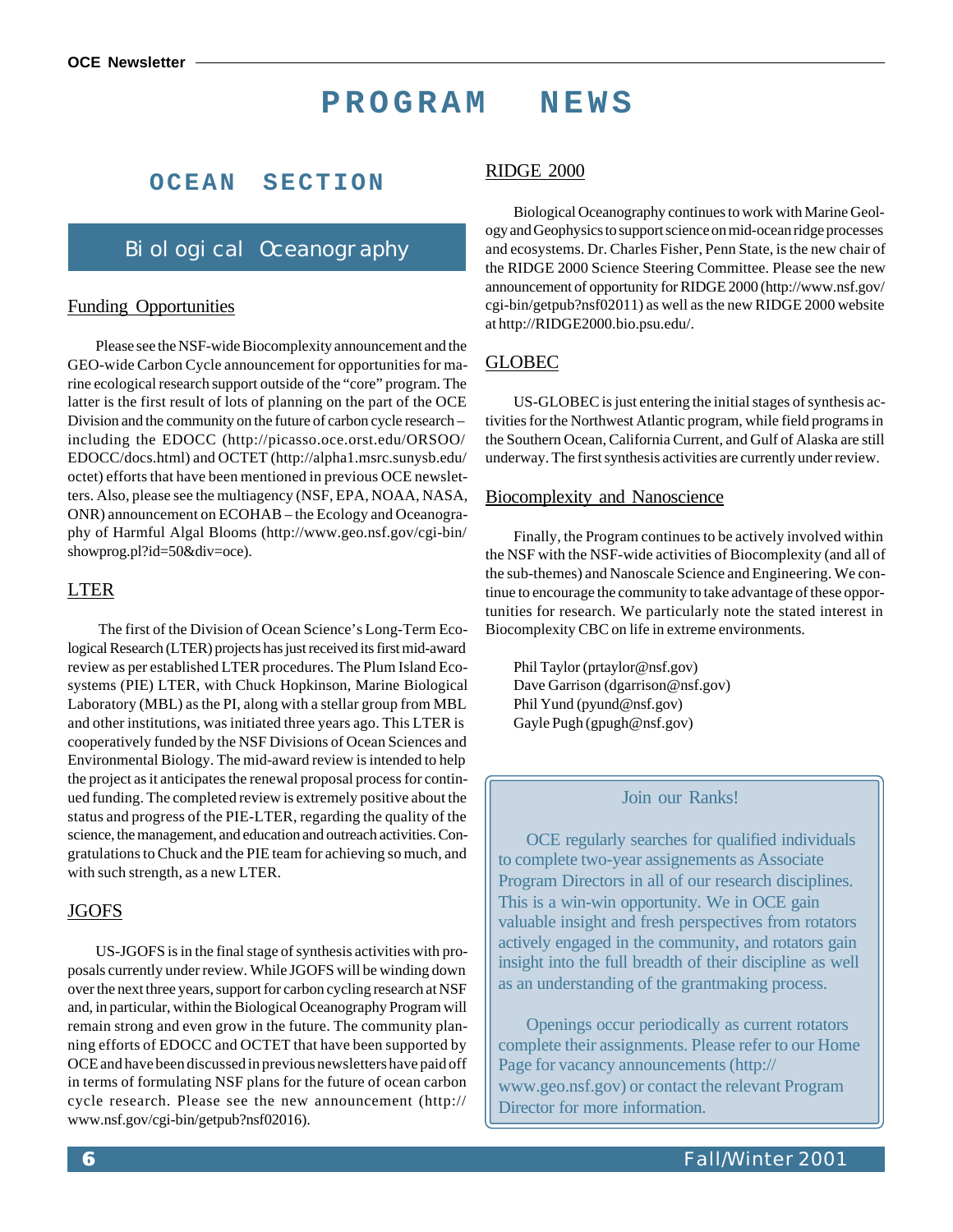### Chemical Oceanography

During the past six months, there have been a number of developments at NSF that should be of interest to the ocean chemistry community. Although many others may be found on the NSF web site, the following should be of particular interest.

#### US JGOFS Synthesis and Modeling Project (SMP)

The final proposal cycle for the US JGOFS Program (under program announcement *NSF 01-103*) began in August 2001, with the arrival of 14 proposals for the peer review panel held during the first week of December 2001. The CO and BO programs plan to combine resources to make four or five awards totaling approximately \$2 million. Awards will be announced by the middle of January 2002.

#### Integrated Carbon Cycle Research Program (ICCR)

In FY 2002, the Directorate of Geosciences expects to put \$11 million into ICCR to inaugurate a new decade of global carbon cycle research at NSF (under *NSF 02-016*). Approximately half of this total will be directed to ocean-related research (ocean, sea-air, landsea) and half to terrestrial carbon studies (land, land-air, land-sea). The goal of ICCR is to achieve a process-level quantitative understanding of the major reservoirs, transformations, and exchanges of carbon within and among the terrestrial, marine, and atmospheric systems of Earth. The proposal deadline for ICCR is March 5, 2002.

#### Biocomplexity in the Environment — Coupled Biogeochemical Cycles (CBC)

The FY 2002 CBC competition (under *NSF 02-010*) affords an excellent opportunity for marine chemists and biogeochemists to form collaborative multidisciplinary alliances to study complex interactions between organisms and the environment. Successful full-scale research projects may be funded for up to \$400,000 per year for five years. Additionally, a limited number of small awards (< \$100K) will be made to support workshops, symposia, and small pilot studies, or to support the building of international and/or interdisciplinary research teams. Approximately \$16 million will be available for CBC in FY 2002. In the previous CBC competition, proposals from marine scientists were among the most highly rated, no doubt reflecting our community's long experience of teamwork on interdisciplinary problems. The proposal deadline for CBC is February 20, 2002.

#### Opportunities On the Horizon

Other funding opportunities for ocean chemists are developing on the horizon. Within the next twelve months, we hope to release an FY 2003 program announcement for **carbon cycle studies in the**

### **Town Meeting in Hawaii!**

NSF's Division of Ocean Sciences will hold a Town Meeting at the February AGU/ASLO conference. Dr. Peter Brewer will lead a discussion on the process leading to the "Ocean Sciences at the New Millennium" report as well as its recommendations. Division Director Jim Yoder and others from NSF will discuss how NSF plans to implement the recommendations. The meeting is also an opportunity to hear the latest NSF news and updates and to meet and ask questions of Division of Ocean Sciences staff.

The meeting is scheduled for Tuesday, February 12, from 12:15pm - 1:15pm at the Hawaii Convention Center. Room TBA.

Please join us!

**North Atlantic Basin** that would be coordinated with corresponding activities sponsored by NOAA and NASA and consonant with the goals of the U.S. Carbon Cycle Science Plan. The Ocean Carbon Working Group, chaired by Dr. Cindy Lee at SUNY-Stony Brook, is assisting the Division of Ocean Sciences with the planning.

 The CO Program is also working with other programs in the Division of Ocean Sciences to develop a partnership between NSF and the National Institute of Environmental Health Sciences (NIEHS) to support cutting-edge research into the relationships between **oceans and human health** (OHH). The results of an NSF-NIEHS roundtable meeting of OHH experts convened in December 2002, will be presented to the ocean sciences community at a special session on Thursday, February 14, 2002, at the Ocean Sciences Meeting in Honolulu.

For further information on any of the items above, please feel free to contact any of us in the CO Program.

Don Rice (drice@nsf.gov) Simone Metz (simetz@nsf.gov) Peter Milne (pmilne@nsf.gov)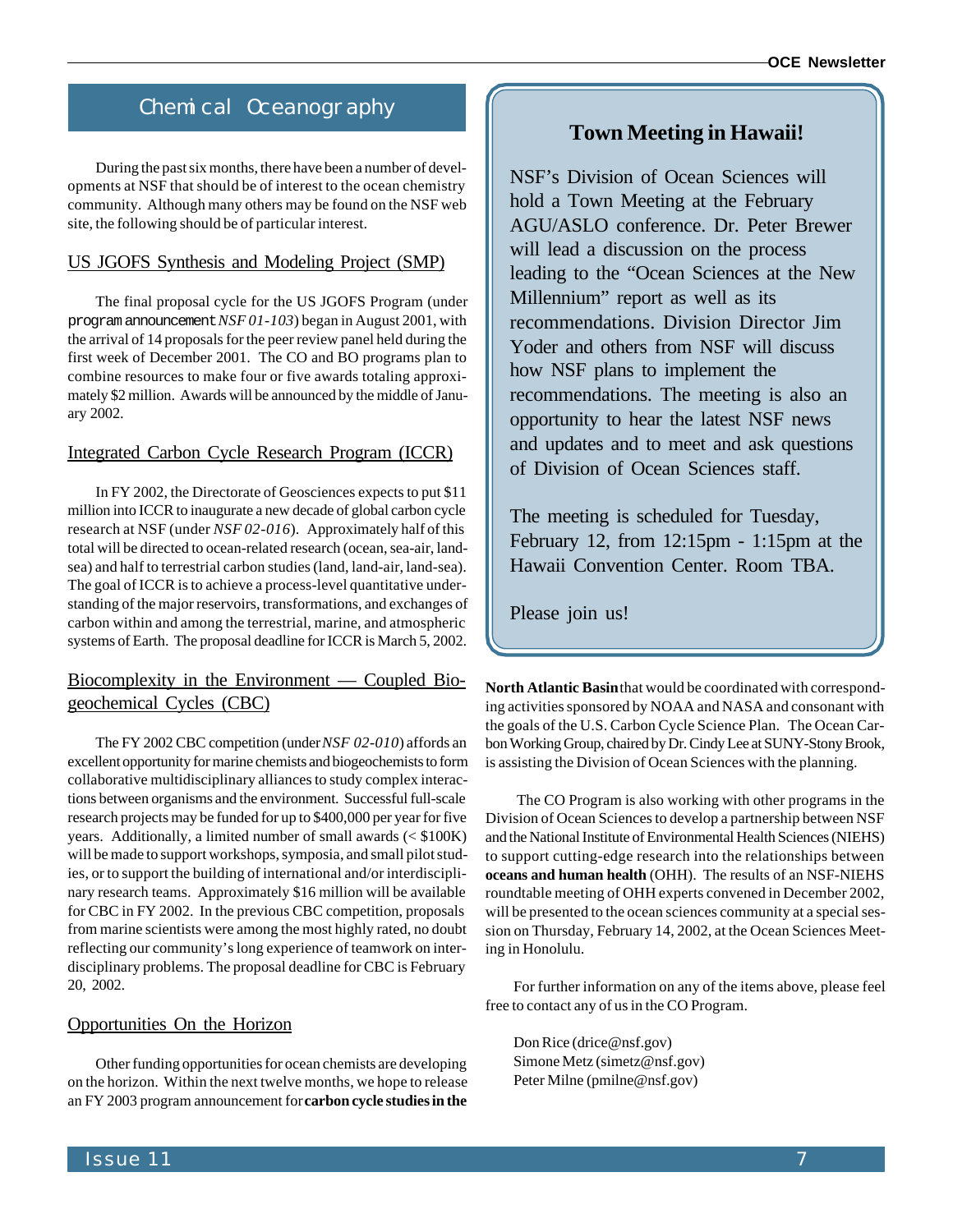### Physical Oceanography

Once again, the Physical Oceanography Program would like to thank the many people, both in the U.S. and abroad, who have taken the time to read proposals and provide us with thoughtful reviews. These reviews are crucial to the process of proposal evaluation and it is a tribute to our community that the return rate has consistently been above 80%, the highest in the Division of Ocean Sciences. The program would also like to thank this year's panelists who, in the Spring or Fall, dedicated a substantial amount of time considering roughly 90 proposals.

#### Funding Highlights

The span of ocean science covered by recent proposals continues to be broad. Topics range from the dynamics of estuaries to the circulation of the abyssal ocean. The November 2001 panel also included 19 CLIVAR or CLIVAR-related proposals. One of the few remaining gaps in the synthesis of the WOCE data set was plugged with the funding of a pair of complementary proposals to analyze WOCE and historical hydrography around the Southern Ocean. Both projects will try to quantify exchanges between the Southern Ocean and the major ocean basins to the north as well as determining the circulation between the sub-basins of the Southern Ocean and the processes responsible for the creation of intermediate waters. One project will use classical hydrographic analysis techniques while the other will adopt a box inverse model approach.

Nearer to shore, the Program is collaborating with the Office of Naval Research to fund several investigators to participate in NCEX, the Near-shore Canyon Experiment, a major effort to push the understanding of near-shore processes in the presence of complex topography not captured in the various experiments at Duck, NC. Other near-shore research funded includes the use of video imagery of the surf zone to determine information about both the circulation and the bathymetry, and the analysis of data from a rip-current system

#### **The Hawaii Ocean Mixing Experiment: Survey Field Phase** Contributed by Rob Pinkel, SIO

The Hawaii Ocean Mixing Experiment is a five-year NSF program to study tidally induced ocean mixing in the vicinity of the Hawaiian Ridge. The Experiment is divided into five programs, including Historic Data Analysis, Modeling, Survey, Farfield and Nearfield components. The Analysis and Modeling efforts began in 1999, with the objective of identifying locations along the Ridge where the barotropicbaroclinic conversion process was strong and mixing was likely. Guided by these efforts, the Survey observational program conducted a reconnaissance of the Ridge from August 2000 through January 2001. The objective was to identify sites of intense internal tide generation and strong mixing. Scientists from the University of Washington, Oregon State University, University of Hawaii and Scripps Institution of Oceanography, UCSD participated.

How much mixing might one expect to find? The over-all tidal energy budget for the Ridge includes three principal terms: the energy lost from the surface tides, the energy radiated away as baroclinic (internal) tides, and the energy lost to mixing processes near the Ridge. Recently, using TOPEX Poseidon data, Egbert has estimated the barotropic energy loss to be of order 20 GW (from the M2 tide alone). Present estimates (satellite derived) of the baroclinic flux are of order 10-15 GW, leaving 5- 10 GW available for mixing. The HOME Farfield Experiment began in the Spring of 2001 to provide an accurate in-situ estimation of the radiated baroclinic flux.

The Surveyors identified sites of intense barotropic to baroclinic conversion near French Frigate Shoals, Nihoa Island and in the Kauai Channel west of Oahu. Mixing levels were enhanced in these regions, with eddy diffusivities approaching



*The Absolute Velocity Profiler being deployed from the R/V Wecoma. Photo courtesy of J. Nash, University of Washington.*

 $10^{-3}$  m<sup>2</sup> s<sup>-1</sup> in the bottom quarter of the ocean, up to distance of order 10 km from the Ridge (Gregg, Moum, Sherman). Shear and strain were elevated above open ocean background levels to 50-100 km off the Ridge axis (Rudnick, Pinkel). Preliminary estimates suggest that the total dissipation in this farfield "glow" might be comparable to the energy loss in the much smaller region of intense nearfield mixing.

Extremely large (300 m) amplitude internal tides of cnoidal form were observed above the topography of the Kauai Channel. It was found that the Princeton Ocean Model implemented by Merrifield and Holloway was extremely successful in identifying the sites of strong barotropic-baroclinic conversion and in quantifying the radiated low mode internal wave energy. Their POM model predicted three sites of strong baroclinic tide generation along the Ridge, the Kauai Channel, Nihoa Island and French Frigate Shoals. Measurements by Sanford, Kunze, and Lee corroborated the model predictions. The internal tide generation process and the associated cascade of energy to mixing scales will be the focus of the coming Nearfield Experiment (August-November 2002).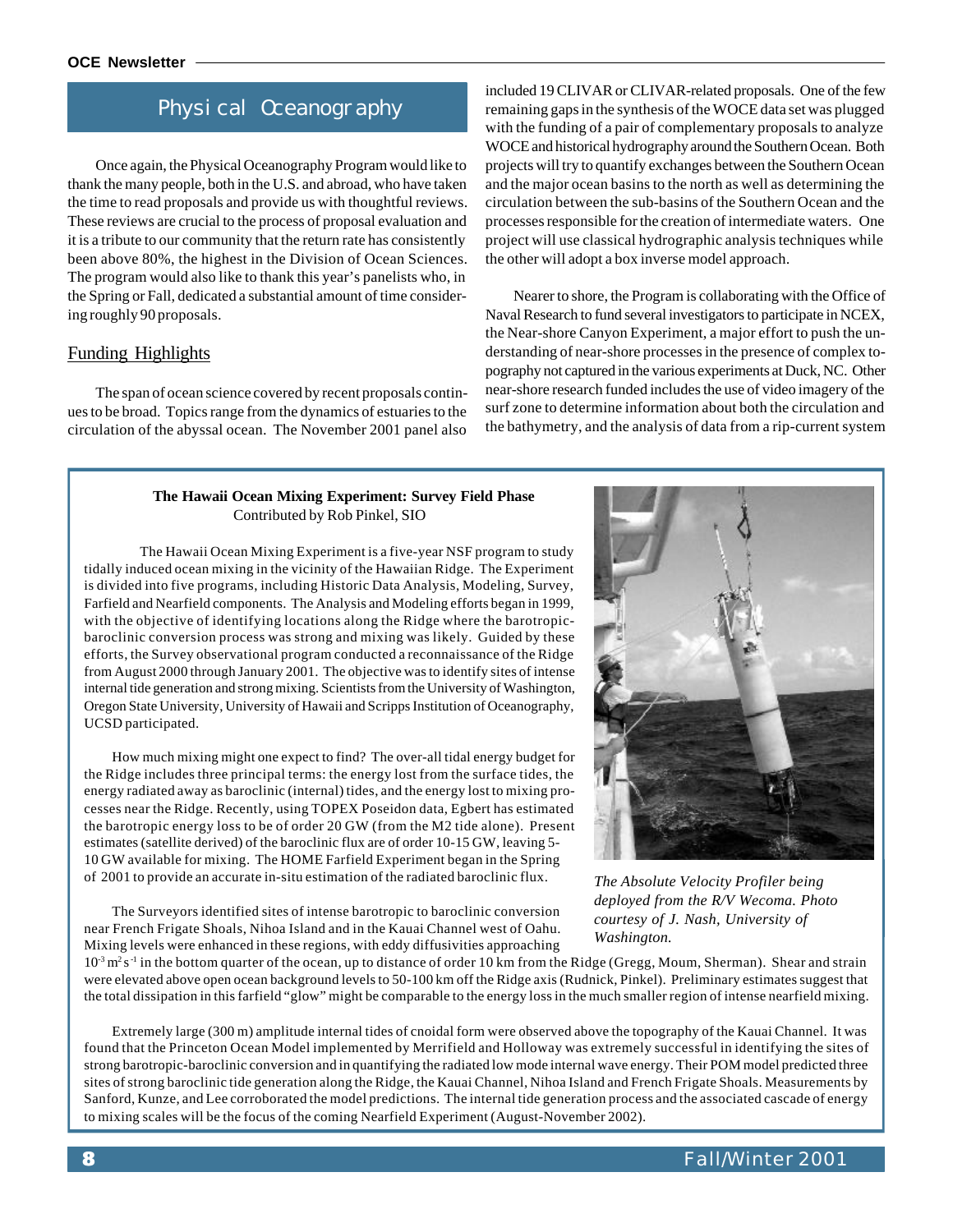on a barred beach. Studies within the coastal zone also include an examination of eddies produced by tidal flow past headlands and an investigation of river plumes.

Major field projects funded over the last year include several related to inter-basin exchanges. One tackles the formation and transformation of deep and intermediate waters in the Nordic Seas. In the South Atlantic, a new field experiment is aimed at quantifying the transport of Indian Ocean waters by Agulhas eddies using in-situ and satellite observations. Over in the Indian Ocean, several oceanographers will try to establish whether there is a sustained Agulhas undercurrent. Another significant field effort is an attempt to obtain direct estimates of isopycnal dispersion using very accurately ballasted RAFOS floats.

In 2001, the PO program has continued its commitment to the collection of long time-series data off Bermuda and Hawaii. Such time-series can be expensive and difficult to maintain for decades. It is anticipated that over the next two years, the physical and biogeochemical components of HOT will become more tightly coordinated. It is hoped that the optimization of the data collection schedule and the use of new technologies will lead to greater efficiency and a reduction in the overall cost. A desire for additional timeseries sites is clear in community planning documents. If the number of long time-series sites is to expand without severely compromising the program's ability to fund other types of research, the per site cost must become more manageable. In the past year or so, the program has seen proposals to begin sustained time-series efforts in several other locations. These have been expensive proposals and the reviewers have wanted to see a careful explanation of the scientific payoffs, reassurance that the site location and experimental design will meet the scientific objectives, instrumentation and manpower pared to what is essential for the task, and a commitment to making the data collected freely and rapidly available (the HOT and BATS programs are excellent examples in this regard). The program would also like to see some indication of a long-range plan for maintaining these time series after their start-up phase.

#### *What do Program Directors do when they're not reviewing proposals?*

Most people know of the program's role in managing the review of new proposals and making funding recommendations. Some will have seen us during site visits, often in conjunction with Program Officers from ONR or a nearby workshop, or at national meetings such as Ocean Sciences. On these occasions we try to broaden our sense of people's research directions, get to know young scientists starting their independent research careers, listen to feedback about NSF and/or the proposal review process, and try to answer whatever questions we can.

A less visible role is the one we play in trying to secure new funding for ocean science and in promoting both disciplinary and interdisciplinary opportunities for new science. In this we draw heavily upon the white papers and planning documents prepared by the community. Internally, we act as advocates for programs developed by the research community. We are frequently asked for input on new Foundation-wide and inter-agency initiatives and contribute to strategic planning documents. We serve as Program Directors for inter-agency competitions like NOPP and the large NSF-wide competitions such as Biocomplexity in the Environment (BE) and Information Technology Research (ITR). For the ocean science community, these competitions are becoming increasingly significant opportunities for funding outside of the core programs and ocean scientists have had noticeable success within them. Ocean researchers who have not yet proposed to ITR or BE are encouraged to investigate the lists of funded awards from previous year competitions, as well as abstracts, available on the NSF web pages. Last, we liaise with a number of advisory and steering committees established by the research community; for example, CLIVAR, Ocean Carbon Research and Ocean Information Technology Infrastructure.

#### CLIVAR/Carbon Cycle

The Program continues to fund climate-related research and, with the recent emergence of detailed CLIVAR implementation plans, anticipates a growth in the number of CLIVAR and CLIVAR-related projects. Our initial emphasis will be the implementation of the components of the ACVE plan dealing with the mid- to highlatitudes in coordination with the developing ASOF and NERC's ACCE programs, as well as pilot studies to examine the role of low latitude boundary currents in Pacific climate variability, a critical component of the P-BECS plan. In the near future, Global Change research will include significant efforts in the study of the carbon and hydrological cycles. For more information about the recent announcement of opportunity for carbon cycle research, see the chemical oceanography program news.

#### **Staffing**

Several personnel changes will greet us with the New Year. Dr. Bill Wiseman will return to LSU this winter after a two-year tour of duty, taking with him a great knowledge of estuarine and coastal systems and a wicked sense of humor. We will miss the challenging scientific discussions we have had on a daily basis around morning coffee about priorities and future directions in our field and wish him well. The Physical Oceanography Program anticipates welcoming on board two new faces in 2002. Dr. Theresa Paluszkiewicz who managed the Ocean Modeling program at ONR for the past four years will join us as Program Director in a permanent slot in January of 2002 and we are negotiating with a second person who should join the program as a rotator in the Summer of 2002. Both are experienced and well-respected scientists and we expect a smooth transition.

Eric Itsweire (eitsweir@nsf.gov) Bill Wiseman (wwiseman@nsf.gov) Steve Meacham (smeacham@nsf.gov)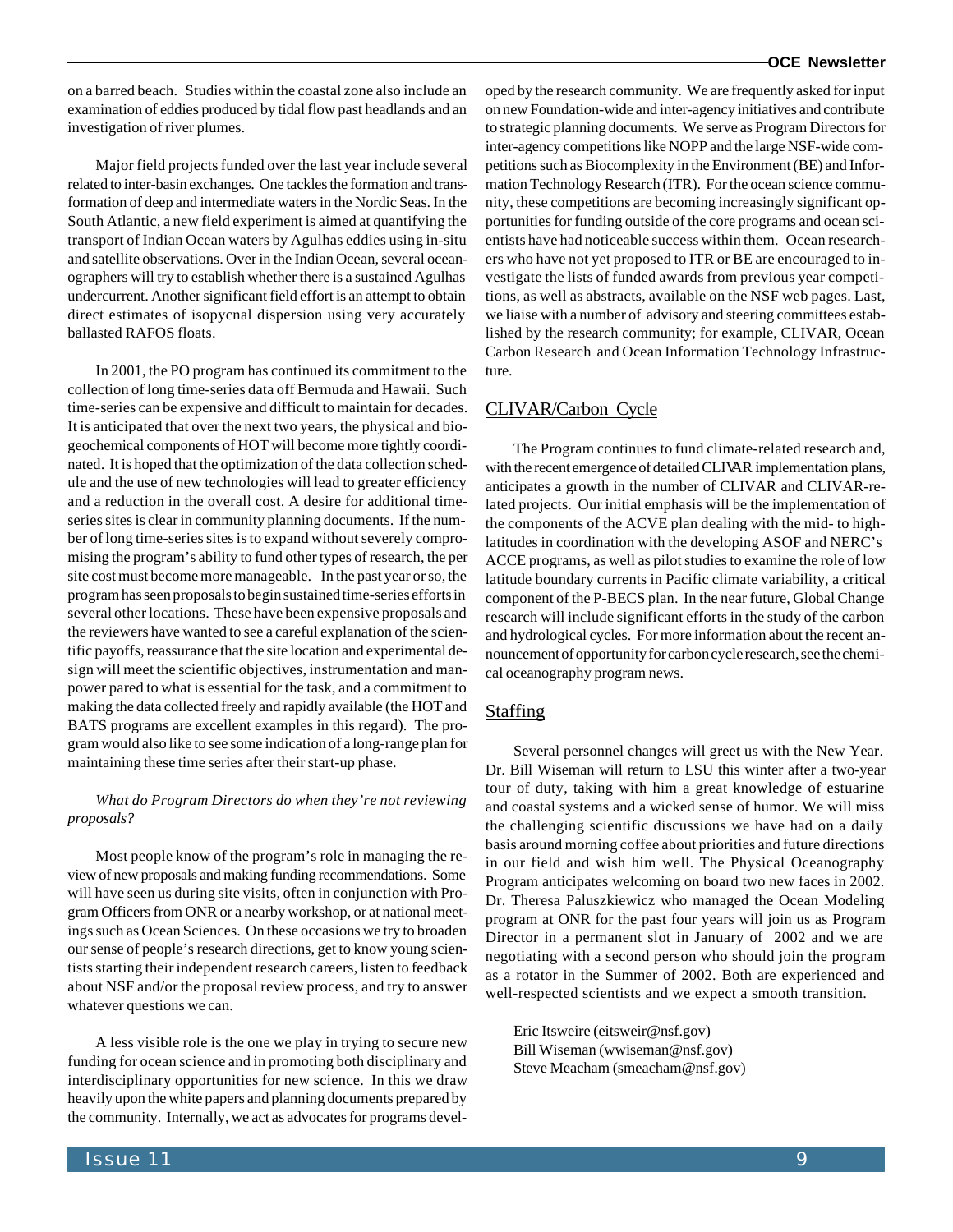### **MARINE GEOSCIENCES SECTION**

### Marine Geology and Geophysi<sub>cs</sub>

#### MARGINS

All four MARGINS initiatives (Seismogenic Zone, Subduction Factory, Rupturing of Continental Lithosphere, and Source to Sink) are competing for ~\$5 million in funding in the fourth MARGINS competition. Due to an earlier submittal deadline (November 1), funding decisions will also be made earlier, in the February-March 2002 time frame. The Program has received a total of 37 proposals for this competition (4 for SEIZE, 14 for SubFac, 10 for RCL and 9 for S2S). The RCL proposals include 3 for the Red Sea focus area and 6 for the Gulf of California/Salton Sea focus area. To encourage wider collaboration with scientists from countries surrounding the RCL focus site in the Red Sea, the MARGINS Office recently signed a Memorandum of Understanding with the Saudi Geological Survey that will promote greater logistical and scientific cooperation with Saudi Arabia.

The MARGINS community held a workshop in July 2001 on the combined topics of the Mid Americas Seismogenic Zone and Subduction Factory. The main objective of the workshop was to provide, with more specificity than the overall MARGINS Science Plan (see MARGINS web site: <http://www.ldeo.columbia.edu/> margins/Home.html), a strategy for implementing studies in the Central America Volcanic Arc (CAVA) and associated subduction zone. The following topics were addressed: 1) reconstructions of the incoming plate; 2) incoming plate structure and history; 3) forearc Structure; 4) forearc deformation; 5) fluid and heat interaction between lower and upper plate; 6) seismogenic zone earthquakes and earthquake history; 7) deep subduction zone structure; 8) arc volcanism and the output of the subduction factory; 9) arc volatiles; 10) hazards and effects on local populations; and 11) insights from other regions — Nankai, IBM, Japan, and the Aleutians. The workshop also held several specific planning sessions that included incoming plate kinematics and their seismic, chemical and volcanic aspects; mass, fluids, volcanism and heat transfer; and geologic and climatic hazards. A workshop report will be available in early 2002. To ensure greater participation in the discussions, the MARGINS' community also plans to hold several town meetings at the Fall AGU on the Nankai and the Central America Seismogenic Zone Experiments as well as on the Central America Subduction Factory studies.

A MARGINS Source-to-Sink workshop of community representatives was convened at NSF in August to review and update their science plan. The participants were asked to better define the program's objectives and set priorities, including details of the schedule and sequencing to implement the science objectives of this initiative. The draft revisions were incorporated in the S2S science plan in time for the community to submit proposals for the November 1 deadline.

In other news, the MARGINS Program intends to promulgate a Fellowships plan for MARGINS that will be incorporated in the MARGINS program announcement early in 2002. The Fellowship plan is designed to encourage multidisciplinary research on MAR-GINS problems related to the four initiatives. The MARGINS Program has also drafted a data policy statement that will obligate funded Principal Investigators to meet a series of data management requirements to maximize collaboration and data transfer within the program.

#### RIDGE 2000

The RIDGE Program ended on the last day of September, and RIDGE 2000 started the next day. The RIDGE 2000 program announcement is available on the GEO home page (www.nsf.gov/home/ geo/). Information on the RIDGE 2000 program is available on the RIDGE 2000 home page (RIDGE2000.bio.psu.edu). In particular the "RIDGE 2000 Program Summary" and "RIDGE 2000 Integrated Studies Site Selection Panel Summary of Proceedings" provide summaries of the reorganization.

The reorganization of the program began in 1999, and Dave Christie did an admirable job of guiding the program through the many meetings and workshops involved. We wish him well in getting back to his research, as well as Carol Chin, Randy Keller and Chris LeBoeuf who put an incredible effort into organizing all the meetings and workshops.

Chuck Fisher has been selected as the new chair of the RIDGE 2000 steering committee and the RIDGE 2000 Office is located at Penn State (221 Mueller Lab., Penn. State U, University Park, PA; 814-865-7434; RIDGE2000@psu.edu; RIDGE2000.bio.psu.edu). In addition to Chuck, the R2K office will be manned by Program Assistant Patty Nordstrom, Education and Outreach Coordinator Liz Goehring and an, as yet unnamed, office coordinator.

#### ESH/MESH: (Marine aspects of) Earth System History

During the last year, MESH took the lead in developing a focused research effort on Holocene Climate Variability. A workshop organized by the MESH Program Office and NSF, along with input from the wider scientific community, identified a series of research questions. Answers to these questions will provide important clues to the nature of Holocene climate variability that occurred on human time scales beyond the observed instrumental record of climate. The workshop resulted in a research plan that outlines a focused effort on Holocene Climate Variability that will be part of the ESH Program. The Holocene research plan and priorities can be found on the [NSF Web page \(http://www.geo.nsf.gov/cgi-bin/showprog.p1?](http://www.geo.nsf.gov/cgi-bin/showprog.p1?-id=90&div=oce) id=90&div=oce). We anticipate that additional focused research ef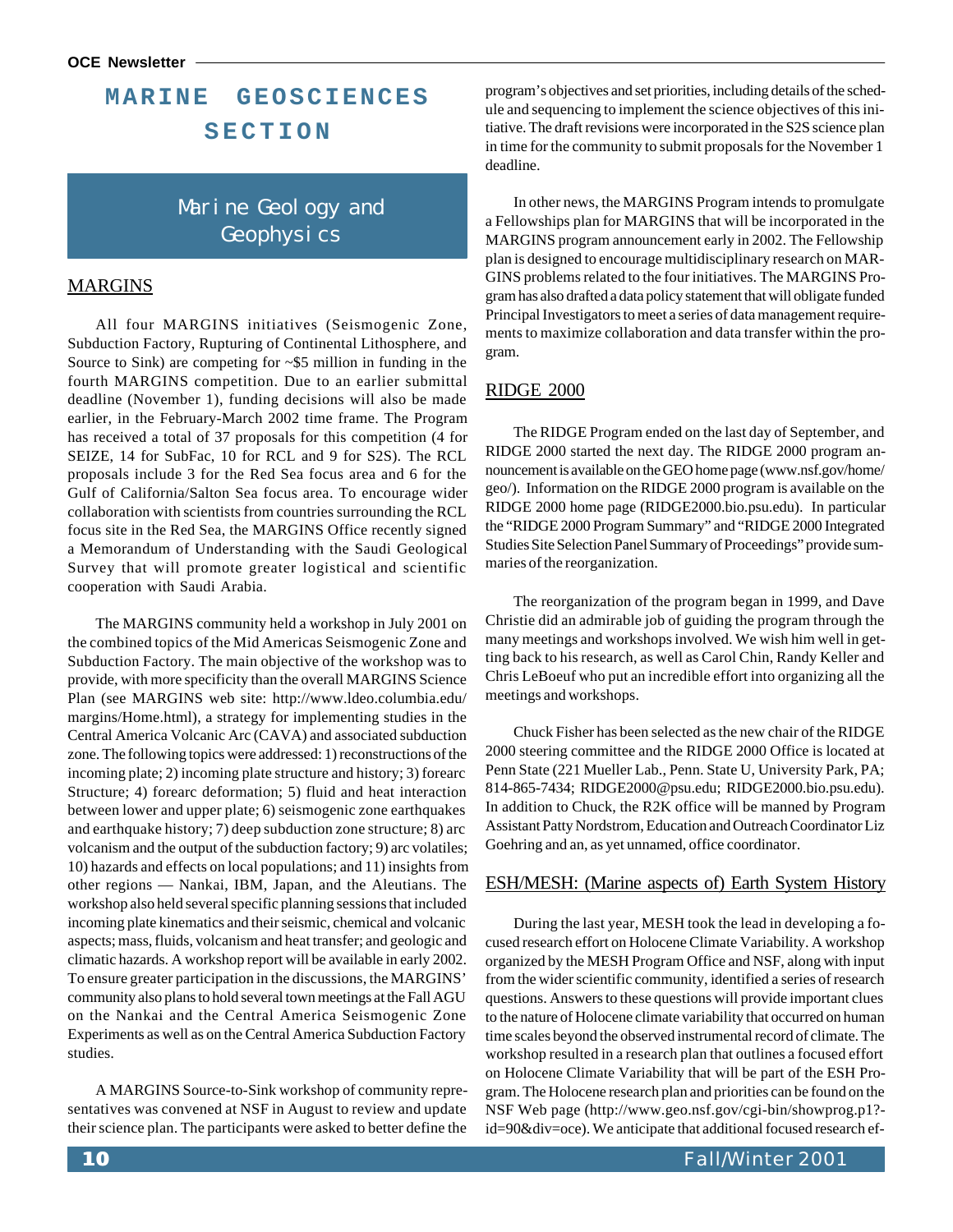forts will be developed as part of ESH/MESH over the next few years. If you are interested in helping to develop a particular research focus, contact Bill Curry at the MESH Program Office (wcurry@whoi.edu).

#### MG&G Metadata Management System

Since the FUMAGES workshop in 1996, we have been evaluating infrastructure issues within the MGG community. Data management has been a long-standing problem. Last May, Debbie Smith, Suzanne Carbotte, Bill Ryan, Steve Cande, Steve Miller, and Dawn Wright organized a workshop on Data Management for Marine Geology and Geophysics. The report of that workshop is available at [http://humm.whoi.edu/DBMWorkshop/.](http://humm.whoi.edu/DBMWorkshop/)

The workshop resulted in two overarching recommendations: that active archives be created for all MGG data, and that a searchable metadata catalog be created. Creation of active archives will, for the most part, occur on a distributed basis as community needs dictate. Some are already operational, such as the RIDGE multibeam database. The metadata catalog does not exist, and we are considering how to implement this recommendation.

Compliance with OCE [\(http://www.geo.nsf/oce/programs/](http://www.geo.nsf/oce/programs/) oceandat.htm) and NSF data policies has also been a long-standing problem. The NSF Grant Policy Guide [\(http://www.nsf.gov/pubs/](http://www.nsf.gov/pubs/) 2002/nsf022/nsf0202\_2.html) states that the proposal Project Description should include "plans for preservation, documentation, and sharing of data, samples, physical collections, curriculum materials and other related research and educational products." Within MGG we consider this appropriate for all proposals and ask PIs to tell us how they are complying. Progress reports must include plans for such compliance, and final reports must document compliance. Approval of a final report will depend on such compliance, and failure to document it could delay the processing of any future financial support for the responsible Principal Investigator.

#### **Staffing**

Brian Midson has joined the MG&G Program as the new Science Assistant, replacing Lisa Crowder who has chosen a yeoperson's adventurous life on board the JOIDES Resolution with ODP. Brian hails from the University of Hawaii and is widely known to many in the MG&G community. Brian will be happy to answer many of the routine questions from the PIs concerning the MG&G, MAR-GINS, RIDGE and MESH proposals, deadline, target dates, etc. He can be reached at 703-292-7585, or via email at bmidson@nsf.gov.

Bilal Haq (bhaq@nsf.gov) Dave Epp (depp@nsf.gov) Rodey Batiza (rbatiza@nsf.gov) Dick Poore (rpoore@nsf.gov) Brian Midson (bmidson@nsf.gov)

### Ocean Drilling Program

In August, ODP's Science Committee set the schedule for ODP's last year of drilling, scheduled to end September 30, 2003. An exciting and robust scientific drilling program has been developed for the *JOIDES Resolution*'s final year of operations. The track takes the drilling vessel from the eastern Pacific into the North Atlantic and ends in the Gulf of Mexico where it will be demobilized. As ODP approaches its final stages, planning within the science community and potential funding entities continues at a vigorous pace to ensure that the follow-on program, the Integrated Ocean Drilling Program (IODP), is seamlessly in place by October 1, 2003.

The IODP International Working Group (IWG), a group of international funding agency representatives engaged in the formal planning for a post-2003 scientific drilling program, met in Ottawa, Canada this past June. The IWG has been meeting on a regular basis every six months since 1997 and is co-chaired by Dr. Yoichiro Otsuka, Director for the Earth and Oceans Division of Japan's Ministry of Education, Culture, Sports, Science, and Technology (MEXT) and by Dr. Margaret Leinen, Assistant Director for Geosciences at the U.S. National Science Foundation (NSF). MEXT and NSF are defined as the Lead Agencies for IODP and as such will contribute equally to total program cost and will take on additional responsibility as necessary to fully support the program.

The IWG has made significant progress in defining and agreeing to the various elements needed to make the new program a reality. At its last meeting the IWG reached agreement on the Management Principle for IODP. This Principle calls for a Central Management Office (CMO) that will develop and manage the implementation plans for the IODP science program and will have a formal arrangement with IODP Lead Agencies for this activity. In defining the tasks and responsibilities of the CMO, the IWG agreed that these are to be based on the recommendations of IODP's international Science Advisory Structure (SAS). The IWG attached the following characteristics to the CMO: a) it should be committed to IODP science, b) it should be unbiased, c) it should be independent, and d) it should be a legal entity. The full text of the Management Principle and the definition of the Tasks and Responsibilities of the CMO can be found at IODP's web site: [http://www.iodp.org.](http://www.iodp.org)

Also significant at the June meeting of the IWG was discussion of a joint European effort to provide IODP with a mission specific platform capability. The proposal envisages Europe participating in IODP as a single entity or consortium. Ideally, Europe would like to participate as a lead agency. The same conditions that apply to the riser and non-riser platforms, as defined by the Platform Principle, would apply to the mission specific platform(s). The European members of IWG were very positive about this approach to European participation in IODP and requested that IWG consider and comment on a set of principles,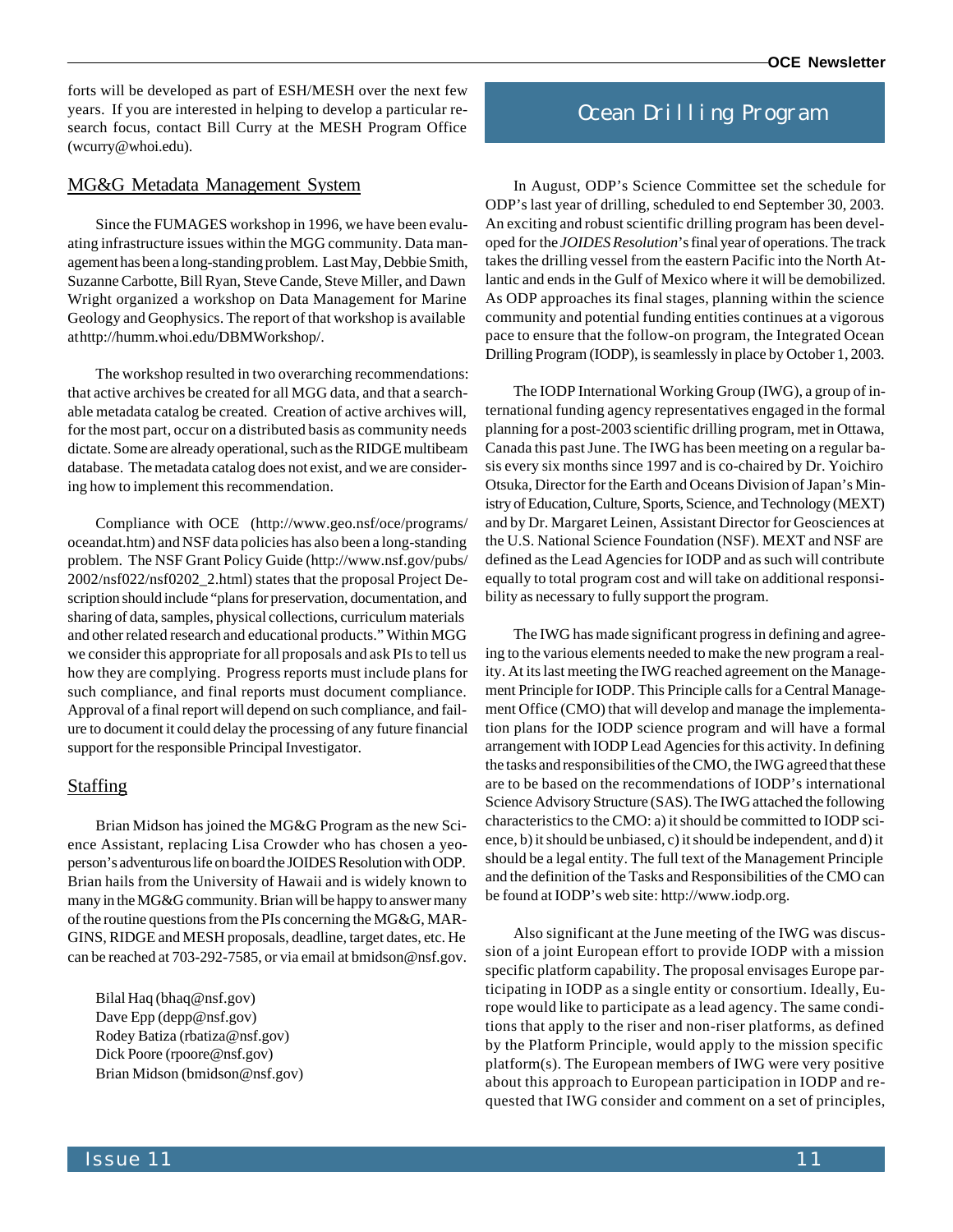#### **OCE Newsletter**

which they developed, that defines this participation. A response and discussion will occur at the next meeting of the IWG in January 2002 in Kobe, Japan.

An interim Science Advisory Structure (iSAS) for IODP is now in operation and functions in a similar manner as the JOIDES advisory structure for ODP. The Interim Planning Committee (iPC) of iSAS is equivalent to SCICOM in ODP and is Co-Chaired by Dr. Ted Moore, University of Michigan, and Dr. Hajimu (Jim) Kinoshita, JAMSTEC. The iPC had its first meeting in August and has recommended the formation of several interim science advisory panels. iPC will be responsible for shepherding, evaluating and encouraging drilling proposals for the platforms to be supported in the future drilling program. October 1 was the first deadline for submission of IODP drilling proposals and the iSAS support office received eleven new proposals. In addition, fifty-nine proposals were transferred to IODP from ODP. Several have undergone revision. At the moment there are seventy active proposals in the system being considered by iSAS. More information is available at [http://www.isas-office.jp/.](http://www.isas-office.jp/)

This is an opportune time to remind everyone that the NSF/ ODP office is encouraging the development of mature drilling proposals for IODP by supporting regional geological and geophysical studies, well in advance of drilling, from U.S. scientists and institutions. In keeping with the thematic emphasis of the IODP Initial Science Plan, the NSF will accept proposals for work in any ocean. However, as the international planning effort begins to focus drilling plans on a particular region, proposals for work in that region will receive special attention.

Paul Dauphin (jdauphin@nsf.gov) Brad Clement (bclement@nsf.gov) Vacancy (Program Director) -- see p.18 Vacancy (Associate Program Director) -- see p.18

### **Recruiting Students from Underrepresented Groups**

Oceanographic institutions traditionally have difficulty recruiting students from underrepresented groups into graduate programs in oceanography and related fields. The pool of applicants is often very small, and this is a contributing factor to the low numbers presently enrolled in graduate programs. OCE supports undergraduate activities, including those emphasizing programs for underrepresented groups. Students participating in these programs are a potential pool of applicants to your graduate program. Points of contacts and host institutions for undergraduate students who are learning about ocean science and participating in oceanographic research programs are listed at<http://> www.nsf.gov/home/crssprgm/reu/reuoce.htm.

The first awards made under the GEO Diversity Program are listed at [http://www.geo.nsf.gov/geo/diversity/.](http://www.geo.nsf.gov/geo/diversity/) Some of these new programs are focused on undergraduates, and this is another potential pool of applicants for graduate programs.

## **INTEGRATED PROGRAMS SECTION**

### Education

#### The COSEE AO is out!

We are delighted to announce that OCE's Announcement of Opportunity (AO) for the COSEE (Centers for Ocean Science Education Excellence) initiative was posted on the NSF website on October 11, 2001. With the issuance of this AO, OCE hopes to initiate development of a network of Centers around the country that will coordinate and promote ocean science education in schools and in a variety of informal settings. All ocean scientists with an interest in becoming more involved in education are encouraged to access this document at<http://www.geo.nsf.gov/oce/oceeduopps.htm>and consider becoming involved in a COSEE regional or national planning initiative. Although the optional deadline for submitting letters of intent for COSEE has passed, it is not too late to get involved with an existing planning group for a Center or the network's Central Coordinating Office. It is also possible to submit a full proposal by the January 18 deadline even if no planning letter has been submitted. For further details, please see the NSF website referenced above. You can also e-mail or call Dr. Susan Cook (e-mail: scook@nsf.org; phone 703-292-7592).

Our objective within the COSEE AO is to emphasize the very high priority that we place upon the role of the scientific professional in education. It is critical that NSF facilitate development of a system whereby ocean scientists with a genuine interest in education can contribute their scientific expertise and creativity to a range of educational activities. It is equally important that the COSEE network expands and diversifies the pool of scientists involved in significant educational and outreach activities.

To underscore the importance of this theme, the COSEE AO includes specific minimum eligibility requirements for the types of organizations and individuals that must be involved with each Center proposal. At a minimum, there must be at least one organization from each of three "sectors": (1) the ocean science research community, (2) a formal education entity and (3) an informal education organization. Throughout the AO, NSF has stressed the intended catalytic nature of COSEE funding. The Foundation seeks to support people who will rise to the challenge of establishing new and creative partnerships, adding value to existing collaborations, and identifying new directions in ocean science education.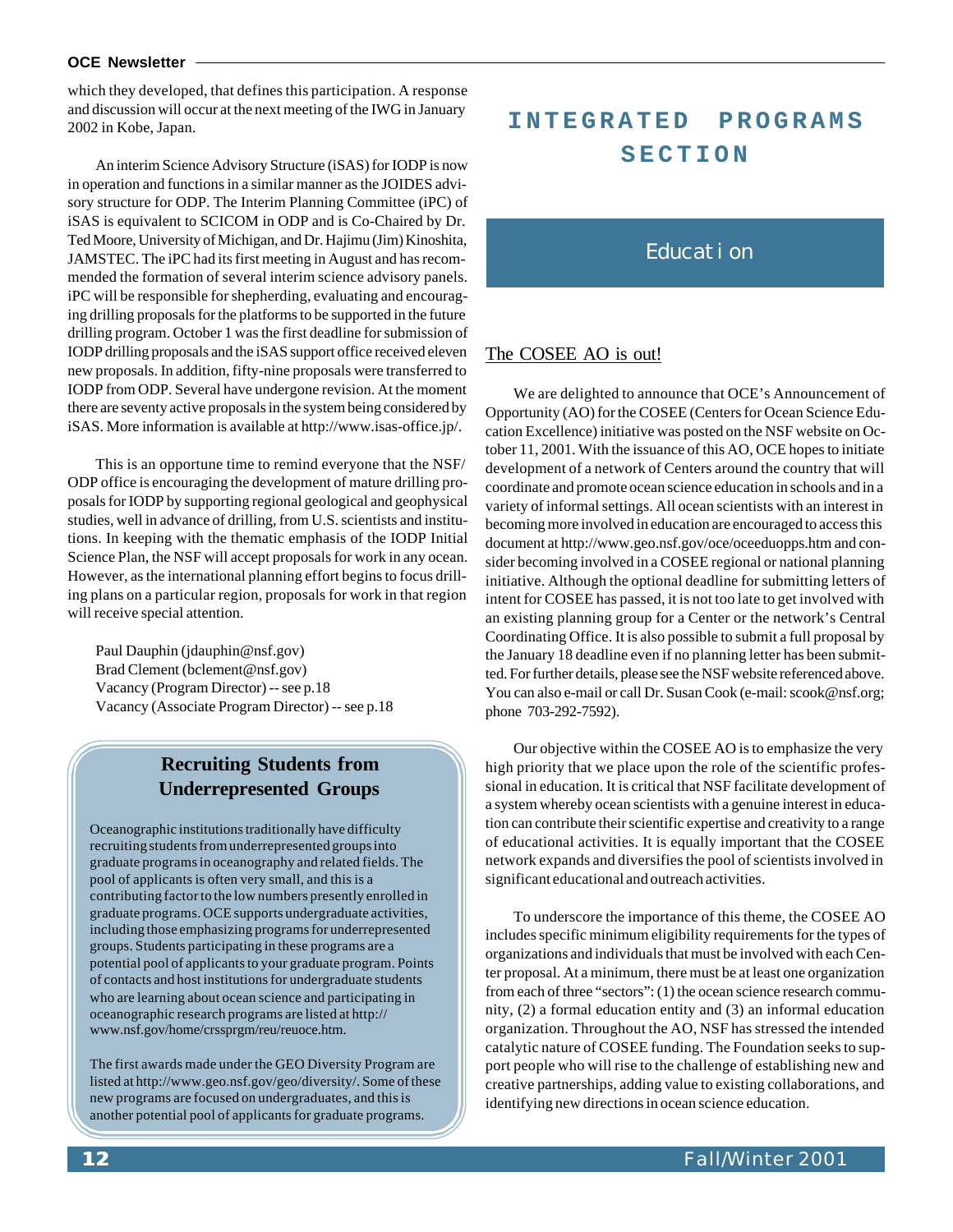#### **OCE Newsletter**

#### A Brief COSEE History

The development of COSEE has followed a path typical of most new programs starting with an internal white paper in which OCE staff recognized community input calling for a coordinated national effort to "make the best use of available resources for ocean education." The document identified missed opportunities to "use the exciting discoveries of oceanographic research to catch the imagination of young minds and involve them in a lifetime of science learning" and noted a lack of national coordination for ocean education efforts. After internal circulation of the white paper, OCE and the Division of Undergraduate Education (DUE) decided to support a more comprehensive community planning effort.

An advisory committee of ten community leaders from a range of educational sectors and interest groups (ocean science research/ technology, undergraduate education, K-8 education; 9-12 education; informal education, teacher preparation and professional development, traditionally under-represented groups) was formed. These individuals planned, organized and facilitated a comprehensive COSEE needs assessment workshop May 23-26, 2000 at the Gulf Park campus of the University of Southern Mississippi. Seventy-five people attended and a 69 page workshop report was submitted to NSF in September 2000.

In early 2001, Dr. Susan Cook, a Senior Scientist at Harbor Branch Oceanographic Institution, joined NSF on a COSEE-focused IPA assignment and OCE formed a COSEE Implementation Phase Steering Committee. This group of nine scientists and educators, some who had participated in the original workshop and some who were new to COSEE, met July 24-25, 2001 at NSF. The group reviewed the original workshop report and identified a focused set of high-priority goals and activities that could be implemented with the modest funding available (about \$1-1.5 million per year). Reports from both groups are posted at www.cosee.org. The Implementation Steering Committee Prior Recommendations (along with executive summaries of the recommendations from the original workshop) were also published in the October 2001 issue of *Current*, the journal of the National Association of Marine Educators.

#### The Review Process & NSF's Long-term Commitment

NSF's peer review process is rigorous and designed to identify the proposals most likely to generate highly innovative and productive research and education outcomes from a set of proposal submissions. After January 18, 2002, reviews will be solicited from *ad hoc* mail reviewers and/or a convened panel. Funding decisions are anticipated by June/July 2002.

As with the evolution of any new program, development of the COSEE network will be a long-term effort. OCE anticipates a commitment to the COSEE effort for at least ten years depending on future NSF budgets. We will continue to involve the oceanographic and educational communities in the evolution of COSEE by establishing steering committees to advise the Centers and the NSF on future directions for the program. This effort will be driven by community consensus and assessment of future needs. We expect that the organizational development of COSEE may require three to six years, possibly longer. We hope that its success will lead to expanded support for COSEE from both NSF and other sources. However COSEE's success is the responsibility of the community. We look forward to receiving visionary proposals that will lead to major enhancements in oceanographic education for all Americans.

Sue Cook (scook@nsf.gov) Lisa Rom (lrom@nsf.gov)

### **Ocean Technology and** Interdisciplinary Coordination

This is my first contribution to the Ocean Sciences newsletter as Program Director for Ocean Technology and Interdisciplinary Coordination (OTIC). It will be a big challenge to live up to the high standards and vision established for the OTIC program by Larry Clark. As Larry summarized in the previous newsletter, it is an exciting time for ocean science and with this will come an enhanced need for innovative instrumentation to advance research activities. In light of this, my plans are to continue with the current priority of OTIC to support the development of new tools to enhance ocean science research. In particular, I would greatly encourage submission of proposals for innovative biological and chemical sensors for the collection of long-term datasets.

#### Technology Development

Planning for the Ocean Observatories Initiative is continuing with preparation for potential projects currently underway. Some of these planning efforts were presented at the recent MTS meeting in Honolulu, Hawaii. Among the issues raised during these presentations was the need for continued development of low power sensors and systems as well as improved data telemetry rates. An example of these planning efforts is the Neptune feasibility plan, which is available on the Neptune website [\(http://www.neptune.](http://www.neptune) washington.edu/).

In other observatory news, the Ocean.US webpage is now online [\(http://www.ocean.us.net](http://www.ocean.us.net) ). Ocean.US was created by the National Oceanographic Partnership Program (NOPP) in late 2000 to coordinate the integration of long-term observing systems for research and operations.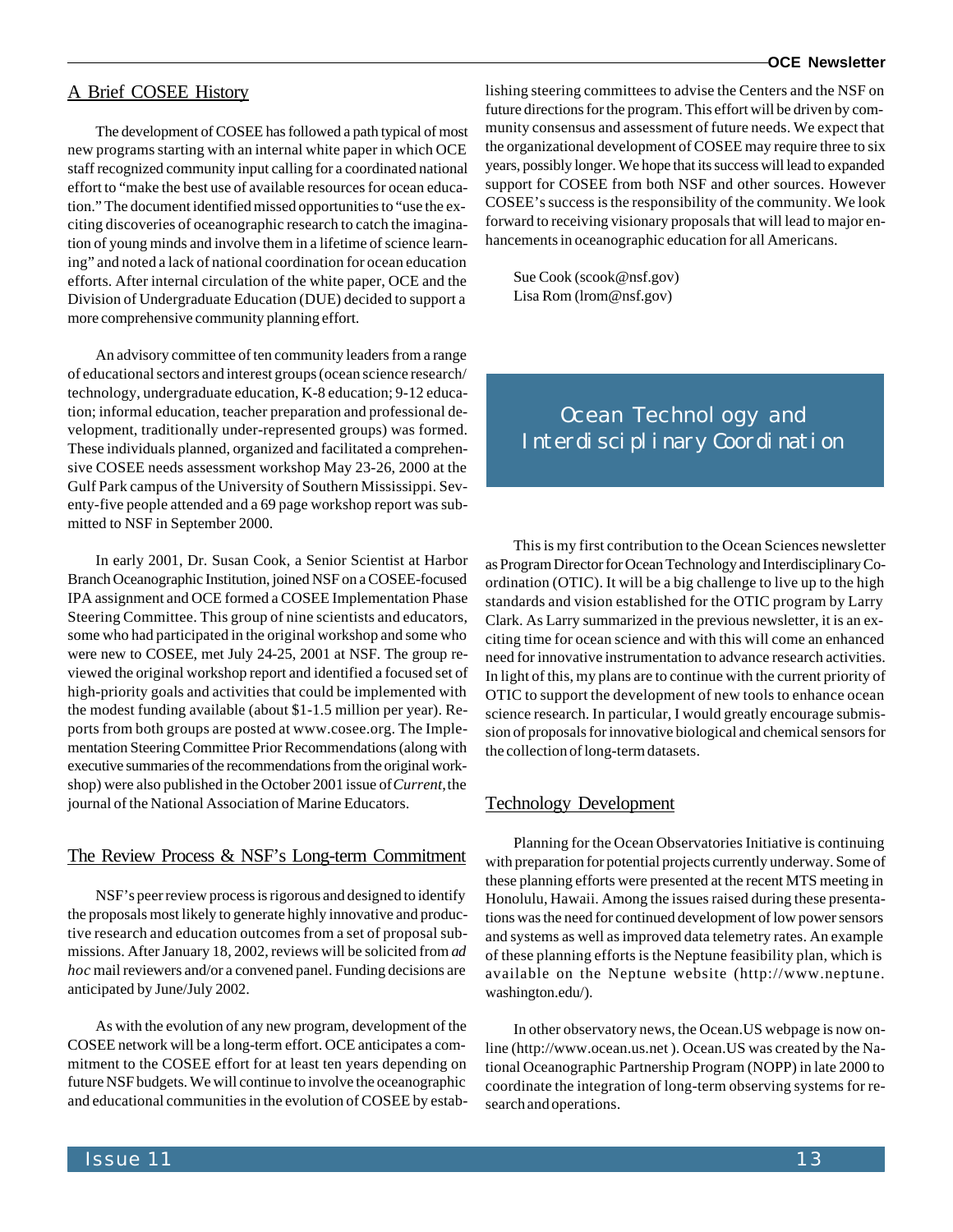#### Coastal Ocean Processes (CoOP) program

Currently, CoOP has two active initiatives: 1) the Great Lakes Episodic Processes initiative, in which EEGLE and KITES are entering the final year of project funding and are continuing the synthesis, modeling and publication of their field results; and 2) the Wind-Driven Transport Processes initiative, in which WEST and COAST will both be starting their third year of funding and continuing the collection and analysis of field data. Web links for more information on these programs can be found on the CoOP website [\(http://www.skio.peachnet.edu/coop/\).](http://www.skio.peachnet.edu/coop/)

An Announcement of Opportunity (AO) for proposals related to buoyancy-driven transport processes will soon be released. This AO developed from an open community workshop that defined the research needed to better understand processes controlling buoyancy-driven systems influenced by freshwater flows. The workshop results and Science Plan were published as " Coastal Ocean Processes: Transport and Transformation Processes over Continental Shelves with Substantial Freshwater Inflows" (CoOP Report No. 7). The Executive Summary and Science Plan resulting from this workshop are available on the CoOP website. This AO is driven by the importance of buoyancy-driven transport in controlling the crossshelf transfer, transformation, and fate of biological, geological and chemical materials on continental margins. Appropriate study locations should have buoyancy-influenced flow as a major component of coastal transport. Flow-induced dissolved and particulate constituent loads should be large enough to allow detection and quantification. Furthermore, buoyant input should be sufficiently large so as to influence the structure and/or productivity of biological communities that are affected by freshwater inflow.

In other news, CoOP will host an evening meeting at the AGU/ ASLO Ocean Sciences meeting in Honolulu (February 2002). This meeting will serve to address community questions about the Announcement of Opportunity and facilitate the development of collaborations for interdisciplinary proposals.

Alexandra Isern (aisern@nsf.gov)

**Oceanographic Instrumentation and Technical Services**

#### Major Research Instrumentation Program (MRI)

Guidelines for the 2002 MRI competition are available on the NSF website at<http://www.nsf.gov/od/oia/solicitations/start.htm> (select MRI, NSF publication 01-171). The deadline for MRI submittals is January 24, 2002, and future deadlines have been established as the fourth Thursday of each year. The anticipated funds for the NSF-wide competition are expected to be the same as for FY '01, about \$75 million, with about a third of these funds reserved for non-Ph.D.-granting institutions. For general information about MRI, refer to the solicitation or contact the Office of Integrative Activities at mri@nsf.gov; for specific information related to Ocean Sciences submittals, contact Alexander Shor at ashor@nsf.gov.

Prior year MRI awards by the Division of Ocean Sciences are listed with our shipboard instrumentation awards on the Ocean Sciences web site <http://www.geo.nsf.gov/oce/>(then select Award Search under Funding, and use Oceanographic Instrumentation and the relevant fiscal year to search).

#### Oceanographic Instrumentation Program (OIP)

Prior year OIP awards can be found at the same location as MRI awards, described above. Proposals received for the September 15, 2001 deadline are presently being evaluated for 2002 funding. With rare exceptions, instrumentation requests via OIP should be for shared-use instruments that will be supported by shipboard technical personnel at UNOLS operating institutions. For more information, see guidelines (NSF Publication 00-39) for this and other Ocean Sciences facilities programs at <http://www.nsf.gov/cgi-bin/> getpub?nsf0039.

#### Oceanographic Technical Services Program (OTSP)

Support under OTSP is provided by 3-year awards to UNOLS operators, with annual budgets based on actual numbers of operating days and specific scheduled requirements. Proposals for CY2002 were due on October 15, and will be awarded during the first quarter of the new year. 2002 is the third year of the current award, and all operating institutions' proposals will undergo external review for 2003.

NSF has provided support since 1972 for basic shipboard technical services on UNOLS research ships through OTSP (and its predecessors, beginning with the Shipboard Technician Program). Beginning in 1999, with strong encouragement from two external reviews, the Division began an effort to simplify and expand our direct support of shipboard technical services via the annual Oceanographic Technical Services proposal. The primary objectives were to a) eliminate user fees for "standard" oceanographic equipment, consolidating these into the single, required technical services daily rate charged to all users, and b) provide facility-type support for some more specialized shared-use instruments. Changes were made in the belief that they would reduce costs and budgeting effort by technician groups, improve agency ability to review quality, remove barriers to efficient ship scheduling, and assure continuity of facilities and staff as needed. It was recognized that cost "transparency" to PIs would potentially make cruise planning more difficult for the operators, but it was felt that procedures could be developed to improve this process if it became a major concern.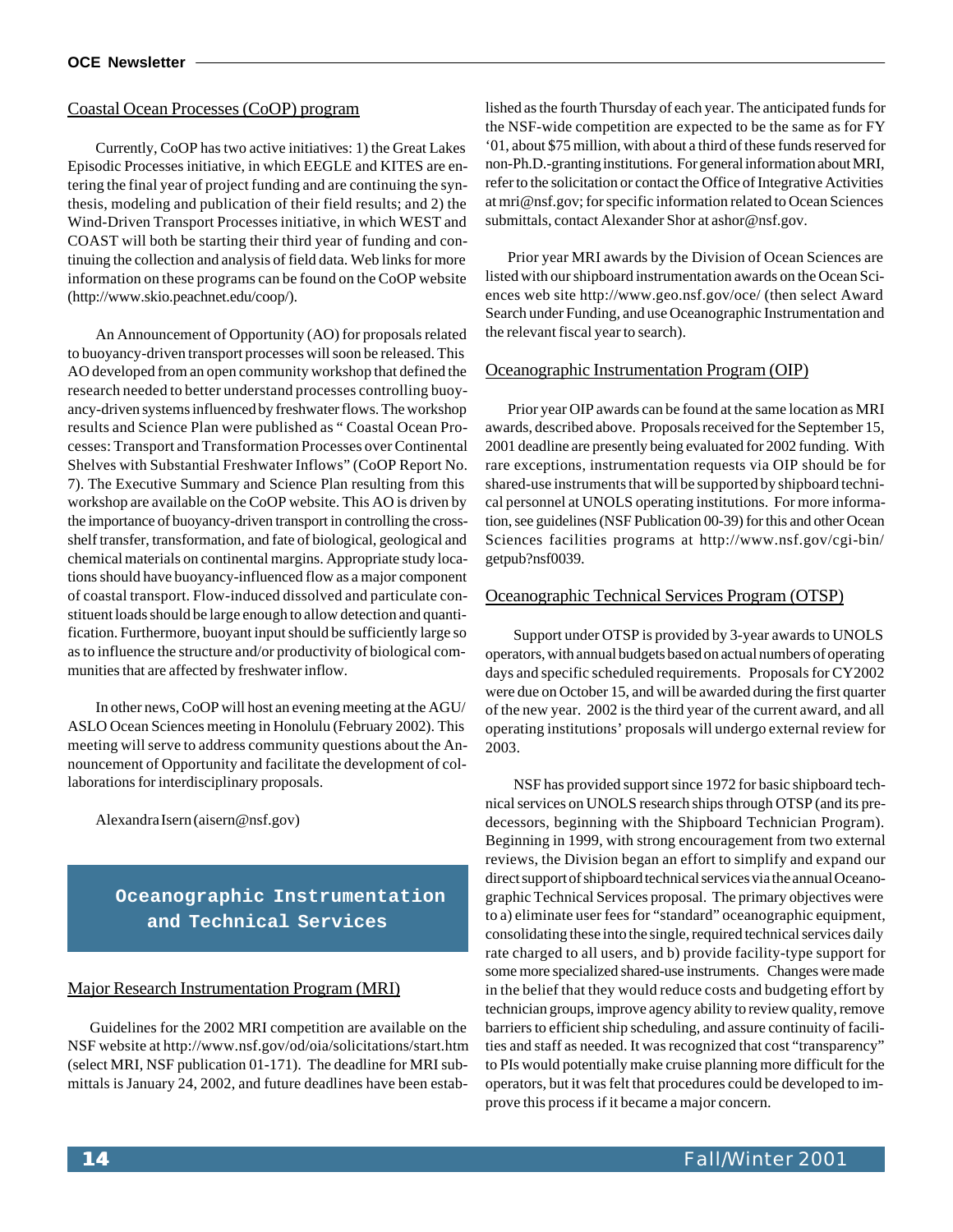The implementation of new procedures has been relatively smooth. However, as we enter the fourth year under the revised guidelines, there are a few questions that are frequently asked by PIs and technical support groups. We address some of these here:

#### *Why do we need to include costs for some systems but not others in research proposals?*

 We changed the guidelines for Basic Technical Services to include most common, shared-use oceanographic instrumentation in the required Technical Services Daily Rate for each vessel. All UNOLS operators that participate in OTSP (this includes all UNOLS vessels except R/Vs Gyre and Urraca) have now eliminated such fees. We also created a new category of support for some more specialized shared-use instruments, and costs for NSF users of qualified systems (see below) are supported directly via the annual OTSP proposal from each operator rather than on individual research grants. User fees are set, however, and users supported by other federal agencies (and most other funding sources) are assured they will not pay a different rate than NSF-funded users.

 Instrument systems that are not available to the academic research community for shared-use operations via a UNOLS operator's OTSP proposal are not eligible for direct support, and all costs related to use of such systems should be included in proposals for individual research projects.

#### *What costs are paid by OTSP for eligible systems?*

The intent of the OTSP "specialized services" program is to cover the costs of data acquisition using shared-use instruments provided by a UNOLS vessel operator. Such instruments should be available (subject to reasonable scheduling) to any federally-funded

researcher using a UNOLS research vessel. They may be ship-specific (such as the multibeam echosounders on UNOLS Global Class vessels) or portable (like large coring systems available from OSU or WHOI). Eligible costs are outlined in the OTSP proposal guidelines; briefly, they include those reasonable costs for personnel and equipment that are required to ensure safe and appropriate use in data acquisition for all funded projects for the operating year. This includes items such as maintenance and calibration, but it is intended to exclude costs of most data processing and analysis. As an example, the costs paid by OTSP for use of multibeam echosounders typically includes XBTs (for calibration), software licenses for onboard and shore-based editing, display and processing, fractional salaries of shipboard technicians responsible for instrument operation, and costs for shore-based staff for overall system support. It does not include the cost of extra shipboard staff for processing data for an individual research cruise. Those costs, if needed, should be requested and justified in the research proposal.

#### *Why doesn't the OTSP cover costs of data processors at sea?*

This is considered to be a fundamental component of research in most instances and, thus, not something that is appropriate for standardized support via the OTSP. We provide funds to have necessary software and computer systems on the vessels to allow for shipboard processing of most types of data. We also pay costs for routine calibrations, maintenance and repair. Processing needs of individual projects vary widely, however, and we believe that they should be defined and budgeted in the context of the proposed research.

Alexander (Sandy) Shor (ashor@nsf.gov) Holly Smith (hesmith@nsf.gov)



*Launch of the U.S. Navy-constructed R/V Kilo Moana, the newest oceanographic research vessel, at a ceremony in Jacksonville, Florida on November 17, 2001. The Kilo Moana is an AGOR26 swath ship that will be operated by the University of Hawaii. After completion of sea trials, NSF will fund research using the vessel in the latter half of 2002. Photo courtesy of Naval Sea Systems Command.*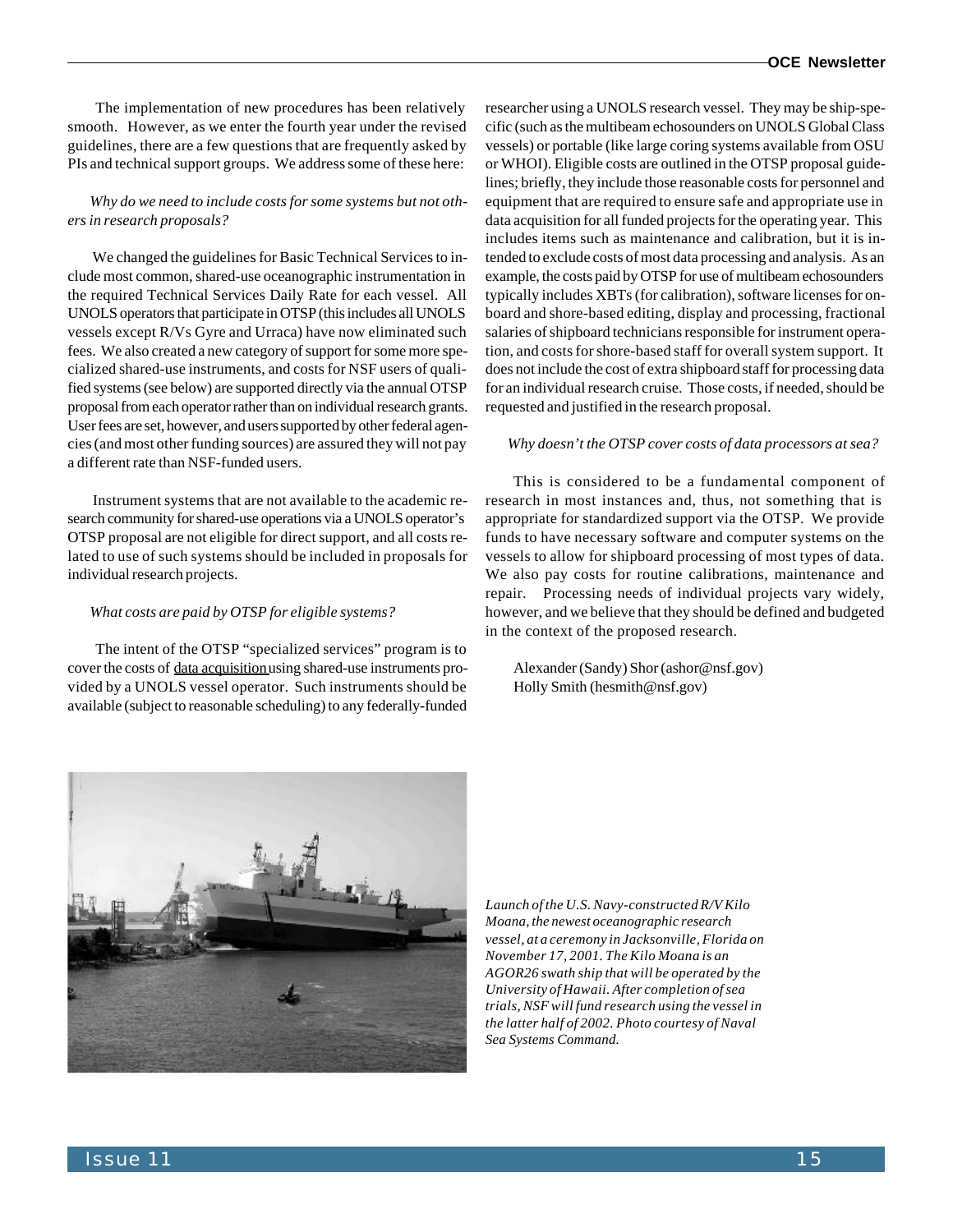### **FastLane Update**

#### Reminder for Collaborative Proposals

When submitting collaborative proposals, ONLY THE LEAD INSTITUTION should submit the project summary, project description, and references cited.

#### New Process for Printing Collaborative Proposals

Effective August 3, a non-lead organization on a collaborative proposal must assign its proposal a Proposal PIN by using the "Proposal PIN" button on the "Proposal Actions" screen and then give the lead organization the temporary proposal ID and the Proposal PIN. To link the proposals, the lead organization then enters the non-lead organization's temporary proposal ID and Proposal PIN by using the "Link Collaborative Proposals" option on the FastLane Form Preparation screen.

On October 26, 2001 NSF changed how collaborative proposals are printed. When the lead proposal is printed, the lead and nonlead proposals will be printed as one proposal with each separate section of the lead proposal followed by the corresponding section of the non-lead proposal. For instance, the proposal will have the lead proposal cover sheet first followed by the non-lead cover sheets. Each subsequent section of the lead proposal will be followed by the corresponding section of the non-lead proposal. Within the FastLane Review applications, when the reviewer prints the entire lead proposal, the non-lead proposal will print as well.

#### FastLane Home Page Gets A New Look

The FastLane home page has changed considerably in recent months. The new FastLane Home Page is easier to use and loads much faster than the old Home Page. A single login for Principal Investigators (PIs) has been created so PIs no longer need to know their proposal and award numbers to log into FastLane. Within this "Proposals, Awards, & Status" login, PIs can check on the status of their proposals and continuing grant increments and prepare their proposals, project reports, supplement requests, revised proposal budgets, and notifications and requests.

In addition, the new Home Page has a single login for panelists to submit reviews, update banking information, update travel information or use the new interactive panel system.

#### Compliance Check for Uploaded Files

FastLane now checks uploaded files against the following conditions:

- GPG Compliance (all submitted files)
- Warnings: Text in margin, Project description page count, Empty pages
- Blocks: Page sizes other than 8.5" x 11" (orientation ignored)

PDF Compliance (user submitted PDF files only)

- Warnings: Files created dvips and dvipsk
- Blocks: PDF files produced from the following products: FrameMaker, GhostScript versions prior to 6.5, Hewlett-Packard Intelligent Scanners, PDFWriter , PhotoShop, Pstill, Canvas/Deneba PDF filter and Dvipdf(m). For more information on the issues related to these products and their use with FastLane go to <https://www.fastlane.nsf.gov/a1/> PitstopBlockedPDF.html); files with Adobe encryption or security settings, Type 3 or other unembeddable fonts, PDF version 1.1 or below.

If a file is blocked or receives a warning, context specific help is provided to help the user create a FastLane compliant file.

Starting December 20, 2001, FastLane will be able to fix most of the following blocked file types: Blocked PDF Producers except PDFWriter, old PDF versions, non 8.5" x 11" page sizes, and empty pages. These file types will still be blocked and the reasons provided, but users will be presented with the option to have FastLane fix the problem. If the fix option is requested, FastLane will attempt to fix the file, and then re-submit the file to the compliance checker.

#### FastLane Proposal and Panel Review Submission

A number of reviewers have expressed concern that their reviews have been lost while entering them into the Proposal and Panel Review system. We recommend that reviewers create and save a copy of the review locally, and then log on to FastLane to copy and paste the text into the appropriate blocks. This will prevent wasted time and frustration if something happens to the internet connection during the session.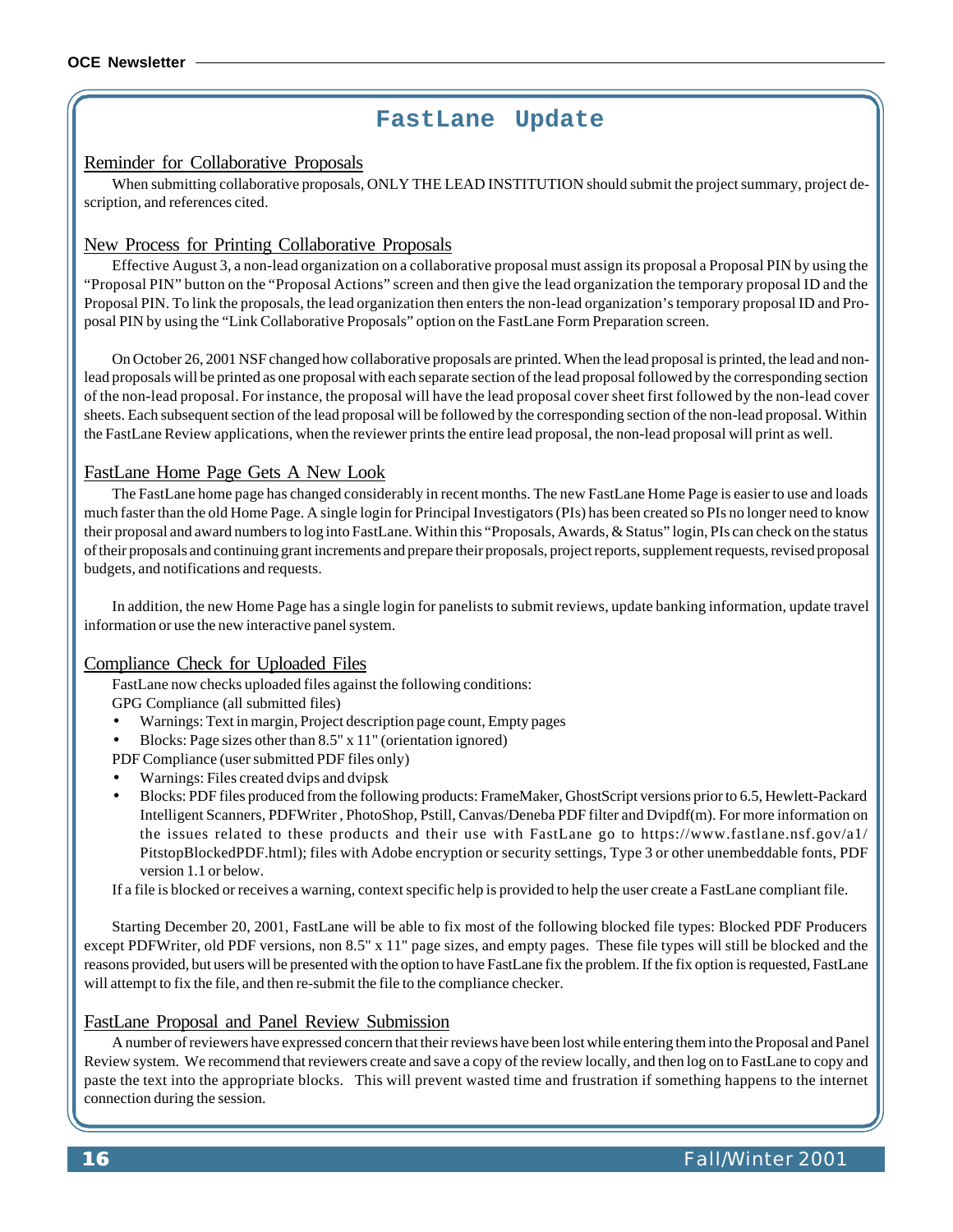### **Proposal Guidelines -- Items of Interest**

#### Support for Collaborations with International and Federal Agency Investigators

The Division of Ocean Sciences actively encourages collaborative partnerships with foreign investigators and with scientists from other federal agencies and laboratories. However, we have constraints about what we can or will support as part of these collaborative efforts. We welcome such partnerships with the expectation that there is a partnership in both science and funding. Often requests for support are included in proposals as subcontracts – this does not get around the problem of funding policies.

We do not provide salary or travel support to other federal employees or scientists from foreign institutions, and we are very reluctant to provide other support, except where it clear that there is a unique expertise (e.g., special analytical services) or other circumstances where the research support cannot be provided by any other means. These guidelines are in keeping with NSF policy as stated in the Grant Proposal Guide (NSF 02-2):

> *Foreign organizations* — NSF rarely provides support to foreign organizations. NSF will consider proposals for cooperative projects involving US and foreign organizations, provided support is requested only for the US portion of the collaborative effort.

> *Other Federal agencies* — NSF does not normally support research or education activities by scientists, engineers or educators employed by federal agencies or Federally Funded Research and Development Centers.

Our Division guidelines are also based on the recognition that at every panel we must decline a good number of meritorious proposals from U.S.-based investigators. It is important that PIs contact the relevant Program if they have questions about our funding policies. If we receive proposals with critical aspects of the proposed research dependent on funding that we would not recommend because of policy, we have little choice but to ask that the proposal be withdrawn. That is, we are reluctant to ask reviewers to evaluate proposals that we know in advance could not be funded as proposed. Most often the problematic budget items are minor and can be addressed by documentation that the needed support could be obtained from other sources were the proposal to be recommended for an award. Again, please contact the relevant Program if you have questions.

#### Revised *Grant Proposal Guide* (NSF 02-2) Now Available

The revised NSF *Grant Proposal Guide* (GPG) (NSF 02-2) is effective for proposals submitted on or after January 1, 2002. This revision implements:

- revised proposal preparation guidelines relating to the Project Summary and Project Description. These changes continue NSF's efforts to remind proposers that both NSF merit review criteria must be addressed in the preparation and review of proposals submitted to NSF;
- updated guidelines for submission of Single Copy Documents; and
- new capabilities within FastLane for submission of requests for PI transfers, PI changes, and Subaward approvals.

Other sections have been revised, as appropriate, to further implement changes in policy and procedure brought about by the electronic signature process. The GPG is available on the NSF website at<http://www.nsf.gov/cgi-bin/getpub?gpg>in HTML and PDF. A complete summary of the significant changes is included within the GPG.

 Organizations or individuals unable to access the GPG electronically may order paper copies (maximum of 5 per request) by either of the following means:

- telephoning the NSF Publications Clearinghouse at (301) 947-2722; or
- sending a request to pubs@nsf.gov or the NSF Publications Clearinghouse, P.O. Box 218, Jessup, MD 20794-0218.

Please address any questions or comments regarding the GPG to the Policy Office, Division of Contracts, Policy & Oversight at 703-292-8243 or by e-mail to policy@nsf.gov.

### **REMINDER!!!**

All investigators submitting proposals to the Division of Ocean Sciences that include sea-going field work must also submit an electronic research ship request form and include a copy with the proposal. Electronic ship request forms are available on the UNOLS Home Page web site [\(http://www.unols.org\).](http://www.unols.org) In addition, investigators submitting proposals that require use of a UNOLS ship to NSF programs other than Ocean Sciences must follow the same procedure.

Please note that ship time requests **must be received by the Feb. 15 target date** to be considered for ship time in the following calendar year.

**Issue 11** 17 **17**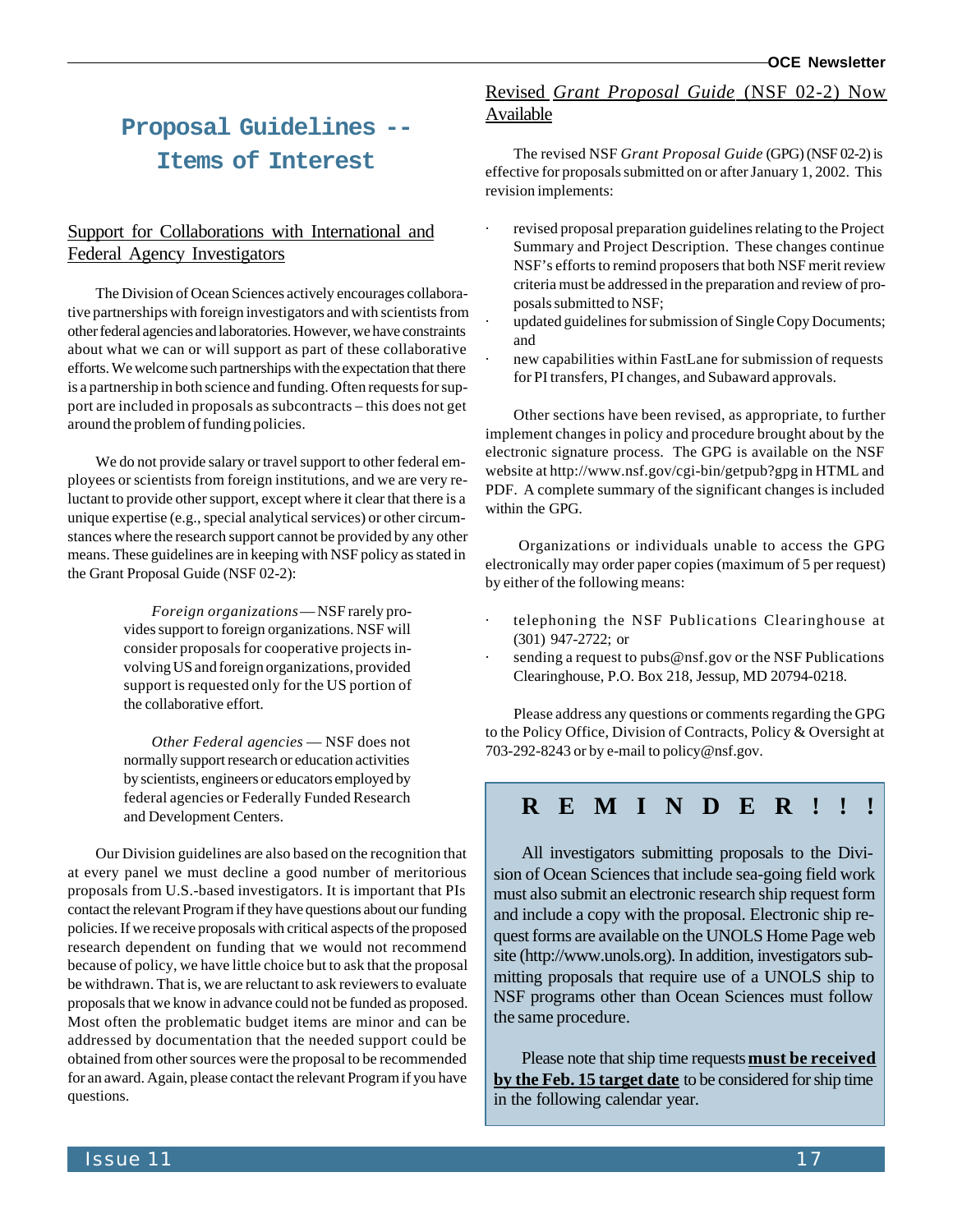### **Staff Changes**

We are delighted to announce that **James Yoder** arrived in October 2001 to serve as the new Director for the Division of Ocean Sciences. Dr. Yoder comes to the Foundation from the University of Rhode Island, where he served as Interim Dean and Associate Dean of the Graduate School of Oceanography. He has participated extensively on national and international committees and panels, including membership on the Consortium for Oceanographic Research (CORE) Board of Governors, the U.S. Carbon and Climate Committee, and as Chair of the International Joint Global Ocean Flux Study Task Team on Remote Sensing. In 2000, Dr. Yoder began serving as President of The Oceanography Society. He received his M.S. and Ph.D. degrees in Oceanography from the University of Rhode Island.

We are also pleased to announce that **Bruce Malfait** has been selected to serve as Head of the Marine Geosciences Section. Bruce has been with NSF since 1974, serving as Program Director for the Ocean Drilling Program (ODP) since 1987. **Paul Dauphin** has been promoted to Program Director with increased responsibility for support of U.S. scientific participation in ODP and U.S. scientific planning for the future phase of ocean drilling under the Integrated Ocean Drilling Program. A search for a Program Director to fill Bruce Malfait's former position will soon be underway.

**Cynthia Suchman**, Assistant Program Director for Biological Oceanography, has returned to academia after nearly two years with NSF. Division Secretary **Shannon Hughes** left the Division to assume a new position in the Office of Budget, Finance and Award Management. Her good humor is greatly missed.



**Alexandra Isern** is the new Program Director for the Ocean Technology and Interdisciplinary Coordination Program. Alex received her PhD from the Swiss Federal Institute of Technology and most

recently served as a program officer with the National Research Council Council's Ocean Studies Board. Her research focuses on the influence of sea level and paleoceanography on carbonate platforms.



**Brian Midson** joined us in July as the Science Assistant for Marine Geology and Geophysics. He received his Master's in Oceanography from the University of Hawaii and worked for the Hawaii Undersea Research Laboratory.



**Gayle Pugh** is the new Science Assistant for Biological Oceanography. She is presently working toward a Master's degree in Natural Resources at the Virginia Polytechnic Institute.

### **Vacancies in the Division of Ocean Sciences**

Vacancy announcements with further details about the positions listed below may be accessed on the NSF web site at<http://> www.nsf.gov/home/chart/work.htm.

#### **Associate Program Director, Oceanographer**

AD-3; Ocean Drilling Program (IPA)

The Associate Program Director has primary responsibilities which involve the oversight and participation in the selection/charter/conversion of an offshore drilling vessel which will be equipped through NSF support for scientific research. He/she will provide the technical knowledge, expertise and experience with this type of platform acquisition. The individual would be involved in all aspects of the procurement process, ranging from development of technical

specifications for the vessel, through RFP/AO development, to proposal evaluation and selection of contractor. Applicants for this position must have four or more years of managerial experience, successful research and/or research administration experience pertinent to the position; plus a Ph.D. or equivalent experience in marine science, marine engineering, or a related field. Previous involvement with ocean drilling would be an advantage, but is not required.

#### **Program Director, Oceanographer**

AD-4; Ocean Drilling Program

Coming soon! Please monitor our job information site, noted above, for the forthcoming vacancy announcement.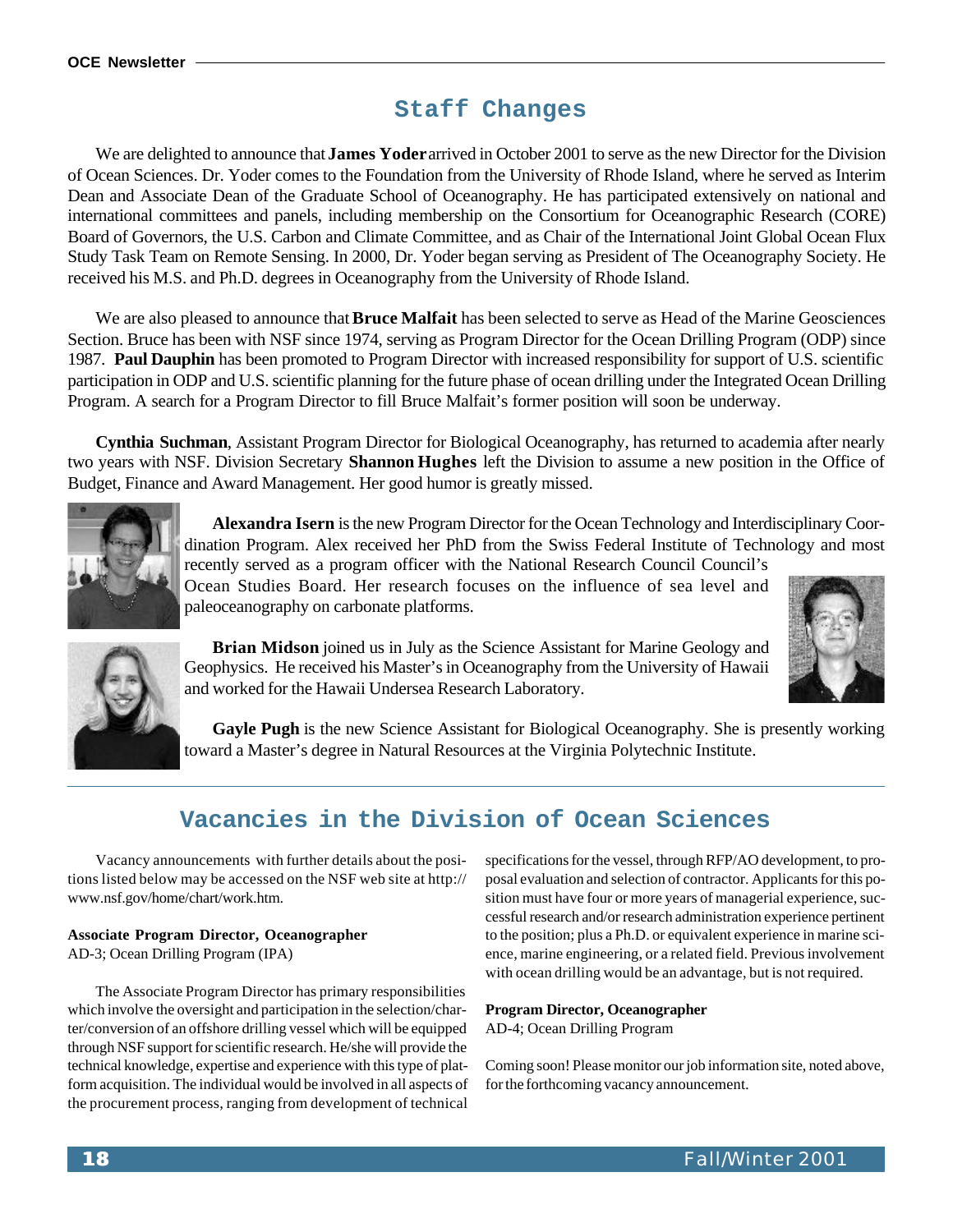### **Other Noteworthy News...**

#### **NSF Sees 8.4% Growth in FY 2002 Budget**

For FY 2002, NSF received \$4.789 billion - \$373 million or 8.4% over FY 2001. Within this increase, the Research and Related Activities Account, from which the Division of Ocean Sciences is funded, received \$248 million over last year, for a total of \$3.598 billion. For further details, please go to the NSF web site at [http://www.nsf.gov/od/lpa/congress/start.htm.](http://www.nsf.gov/od/lpa/congress/start.htm)

#### **International Safety Management (ISM) Code Being Implemented by UNOLS Vessels over 500GT**

In the fall 2000 Newsletter we reported that the International Safety Management (ISM) Code, Annex IX of the International Convention for the Safety of Life at Sea (SOLAS) would apply to UNOLS vessels over 500 GT (MELVILLE, KNORR, THOMPSON, REVELLE, ATLANTIS, EWING, and KILO MOANA) effective July 1, 2002. The objectives of the ISM Code are to ensure safety at sea, prevention of human injury or loss of life, and avoidance of damage to the environment and property. Each ship operating institution subject to ISM is required to establish a Safety Management System that includes safety and environmental policy and procedures necessary to implement that policy. The operators of the above vessels (SIO, WHOI, LDEO, UW and UH) have worked together and with consultants to create and implement the required Safety Management Plans. The plans are based on each institution's existing operating procedures and may not be identical. These plans are in the final stages of implementation and approval which requires that they be utilized and audited prior to final approval. The intent of the operators has been to make the implementation of this code as transparent to scientists as possible, but it will mean that adherence to safety and pre-cruise planning requirements will be more closely enforced. It is also the intent of the operators that this will improve safety and ensure that the operators are better prepared to achieve your scientific goals.

The immediate impact to scientific users under ISM will primarily be during the pre-cruise planning process. Documentation of requirements, procedures and equipment that will be utilized during a cruise will become even more important than it already is. Chief Scientists are encouraged to contact the research vessel operators early in the planning process and to participate fully by completing cruise plan forms and attending pre-cruise planning meetings. The primary thing to

keep in mind is that the goal of the ship operators and of the ISM code is to achieve your scientific objectives while at the same time protecting the safety of the people involved and the environment. The pre-cruise planning process is an integral and vital part of achieving all of these goals. For more information on the background of the ISM code and how it will be implemented in the UNOLS fleet you can visit the website at<http://> www.unols.org/rvoc/safety.html.

#### **Commission on Ocean Policy Holds Initial Meetings**

The Commission on Ocean Policy, chaired by Admiral James Watkins, held meetings in Washington D.C. in September and November. The initial meeting succeeded in setting up a framework for the structure and operations of the Commission. In November, the Commissioners invited Members of Congress, national organizations and federal agencies to speak about key issues of interest to the respective groups. Dr. Rita Colwell represented the National Science Foundation. In the months to come, the Commission plans a series of nine regional meetings. More information on Commission activities is available at http:/ /www.oceancommission.gov.

#### **Committee on Exploration of the Seas Established**

In response to Congressional legislation, the Ocean Studies Board of the National Research Council has established a Committee on the Exploration of the Seas. Dr. John Orcutt, of Scripps Institution of Oceanography, serves as the Chair of the Committee.

The Committee will assess the feasibility and potential value of implementing a major, coordinated, international program of ocean exploration and discovery. Drs. Margaret Leinen and Jim Yoder addressed the Committee on behalf of the National Science Foundation at their first meeting in November. Three additional meetings have been scheduled and a final report is anticipated in early 2003.

#### **U.S. and EC Officials Sign Agreement to Foster Scientific Collaboration**

In October 2001, the National Science Foundation and the European Commission signed an Implementing Arrangement for Cooperative Activities to promote greater collaboration in environmental research, including marine science and technology, in the coming years. A Steering Group has been established to coordinate implementation with NSF's Dr. Margaret Leinen and the EC's Dr. Christian Patermann serving as co-chairs.